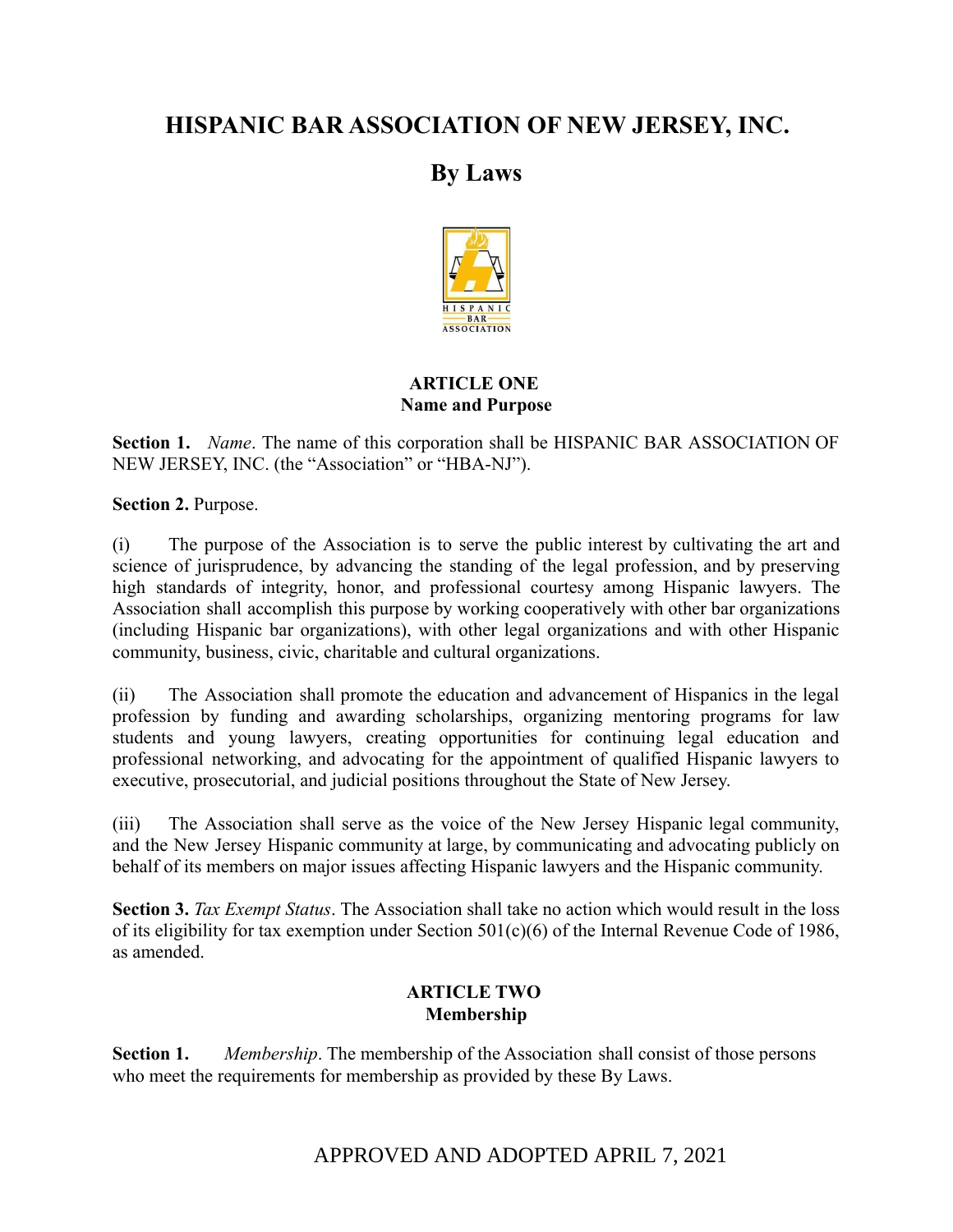**Section 2.** *Standing Membership Classes*. There shall be four (4) standing classes of regular membership as follows:

- (a) *Full Attorney Member*. Any person duly licensed to practice law by the Supreme Court of the State of New Jersey and who either regularly practices law in the State of New Jersey or resides in the State of New Jersey shall be eligible for full Attorney Membership in the Association. For the purposes of the Association's Membership list, the full attorney member's mailing address shall be the attorney's New Jersey business address or his/her New Jersey home address, whichever the member requests.
- (b) *Associate Attorney Member*. Any person duly licensed to practice law in a state other than the State of New Jersey, or in any territory of the United States shall be eligible for Associate Attorney Membership in the Association.
- (c) *Student Associate Member*. Any student enrolled in an accredited school of law, or in a pre-law course of instruction in an accredited college or university in the United States, or any territory of the United States, or any graduate of an accredited school of law who is an applicant for admission to practice in the State of New Jersey, shall be eligible for Student Associate Membership in the Association.
- (d) *Associate Member*. Any paralegal, legal office manager, or librarian, working in a law firm, corporation or government office in New Jersey, or any other nonlawyer who supports the goals and objectives of the Association shall be eligible for Associate membership in the Association.
- (e) *Lifetime Member*. A full attorney member (as identified in subsection (a) above) may become a Lifetime Member of the Association by making a one-time payment ("Lifetime Member Fee") in an amount to be set by the Board of Trustees (or "the Board") in their sole discretion. Any such Lifetime Member shall enjoy all the rights, privileges, and benefits of membership, including the right to vote or run for elected office in the Association, and shall not be required to make any annual dues payment for a period of twenty-five (25) years from the date that the Lifetime Member pays the one-time Lifetime Member Fee.
- Section 3. Procedure and Privileges of Standing Classes.
	- **(a)** *Applications*. Applications for membership in a standing class of the Association shall be in such form and manner as prescribed by the board of trustees of the Association ("Board of Trustees" or "Board Members") and shall be accompanied by the full amount of the dues prescribed by the Board of Trustees pursuant to these By Laws. Upon a finding by the Board of Trustees that the applicant meets the eligibility requirements, such applicant shall be enrolled as a member of the appropriate class and shall thereafter be entitled to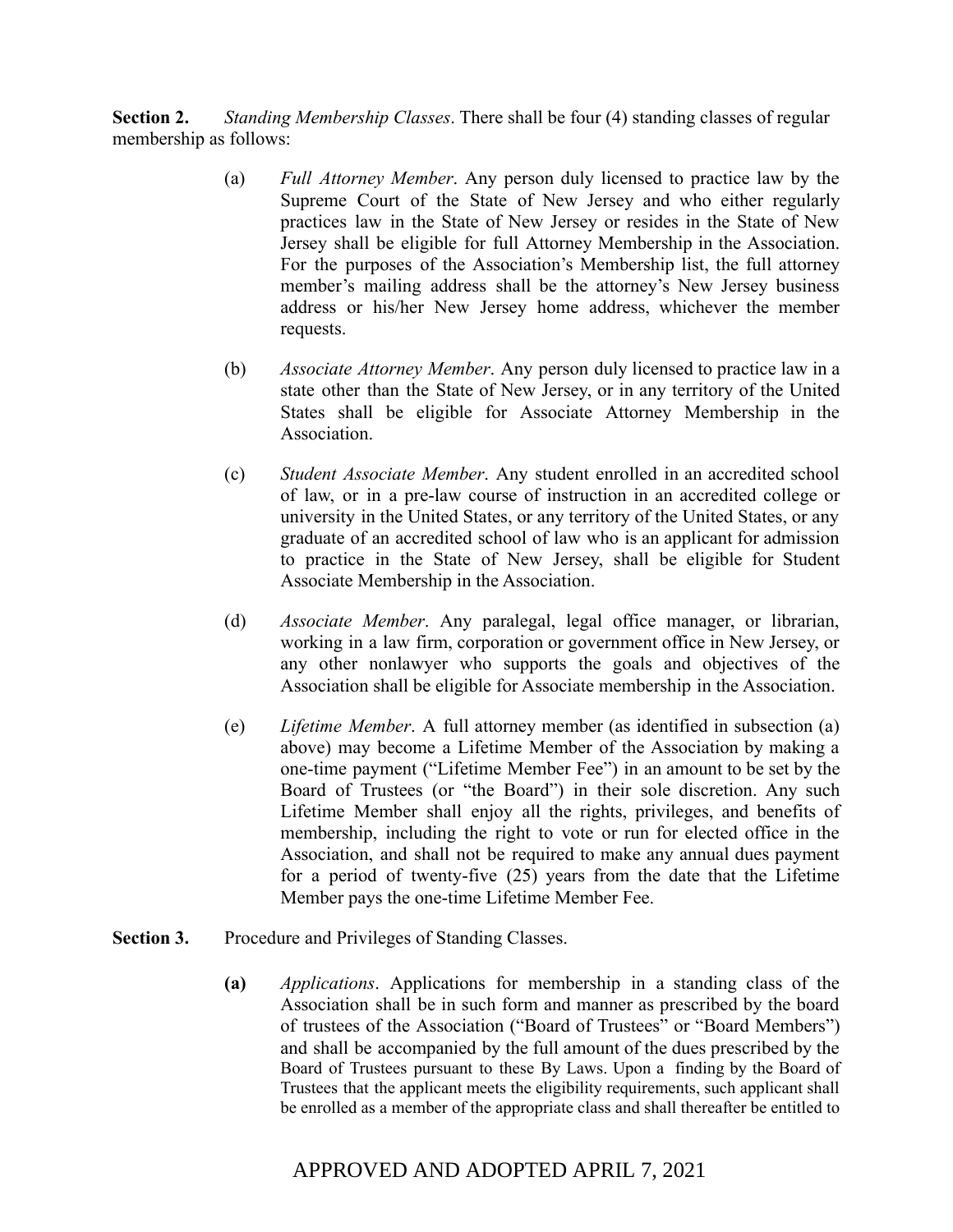all the privileges of such membership so long as he or she shall remain in good standing.

- (b) *Meetings and Activities; Voting Rights*. A member in good standing shall be entitled to have notice of, to attend and to participate in all meetings and activities of the Association established as membership activities by the Board of Trustees; provided, however, that only Full Attorney Members and Associate Attorney Members (collectively, "Attorney Members") in good standing shall have the right to vote at any membership meeting designated as an Association business meeting by the Board of Trustees, and only Full Attorney Members in good standing shall have the right to be nominated for, to stand for election, or to hold elective office in the Association, or to vote in any election mandated by these By Laws.
- (c) *Maintenance of Good Standing*. A member shall be deemed to be in good standing so long as he or she continuously meets all eligibility requirements for his or her class of membership, as provided herein, and has paid all dues and assessments on a current basis. The term of membership is annual, and shall run concurrently with the calendar year, except that, effective January 1, 2011, a member's dues shall be payable upon the one-year anniversary of the member's initial payment, *i.e*., a member who pays dues on March 1st will be required to pay dues no later than February 28th of the following year.

## (d) *Suspension and Expulsion*.

(i) A member may be temporarily suspended from good standing status during such period as he or she may temporarily fail to meet eligibility requirements for membership, as provided herein, or become deficient in the payment of Association dues or assessments.

(ii) A member shall be expelled from membership, and lose all standing in the Association, upon his or her disbarment from the practice of law, or for other good cause relating to the maintenance of the integrity of the Association.

(iii) In the case of Associate or non-attorney members, a member shall be expelled from membership, and lose all standing in the Association, if the member is charged with an ethical violation or other professional misconduct by the profession to which that member belongs or by a professional trade association, board, or similar association.

(iv) Suspension or expulsion shall only occur upon action of the Board of Trustees and after the member has been given notice and the opportunity to be heard before the Board of Trustees.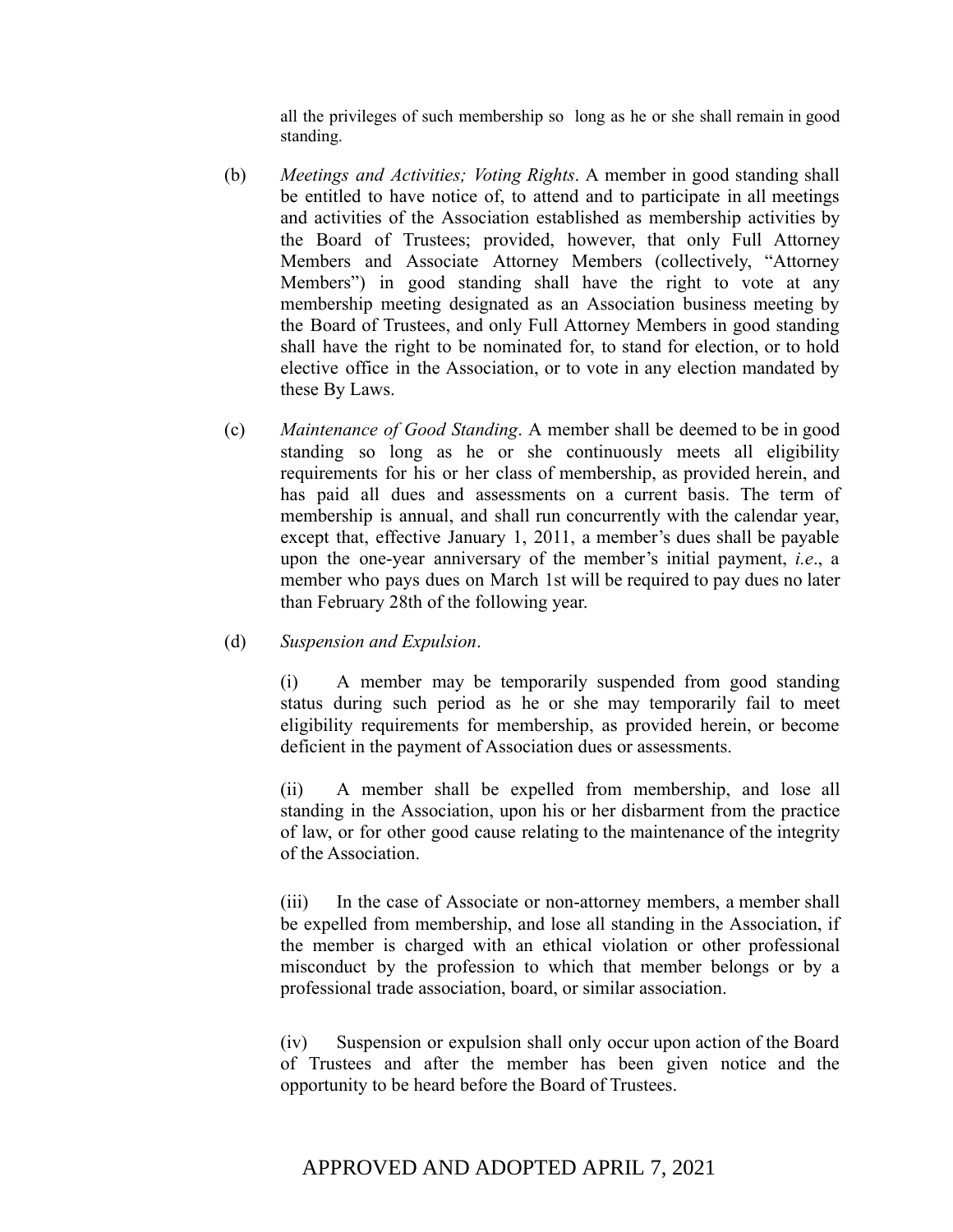(v) The Board of Trustees may temporarily suspend a member upon its ex parte finding of probable cause to do so, provided that notice be immediately given and a hearing thereon afforded to the member within seven (7) business days of such suspension, in default of which the suspension shall be void. A hearing shall not be required for a temporary suspension arising from nonpayment of dues.

(e) *Reinstatement*. The Board of Trustees may, on application of the suspended or expelled member, reinstate such member if the Board of Trustees concludes that the member has corrected, rectified, resolved or otherwise eliminated the event(s) or condition(s) leading to the suspension or expulsion. The Board of Trustees must find that the expelled member then meets all eligibility requirements for membership, and that reinstatement shall not adversely reflect upon the integrity or reputation of the Association or its members.

**Section 4.** *Establishment of Further Membership Classes*. The Board of Trustees may establish further classes of honorary or active membership as it may deem appropriate, including classes defined by affiliation with other regional organizations or national organizations; provided, however, that in no case shall a member, who is a member by virtue of inclusion in any such class alone, have the right to vote, to stand for or to hold elective office in the Association.

**Section 5.** *Membership Dues*.

- (a) The Board of Trustees shall fix the amount of dues to be paid by members and shall establish such dues and classifications as it, in its sole discretion, may deem necessary and appropriate to fund the activities of the **Association**
- (b) The Board of Trustees shall fix the amount of dues and establish classifications and, if it fails to do so, the schedule of dues and classifications of the preceding year shall remain in effect pending further action by the Board of Trustees.
- (c) The Treasurer and/or Membership Secretary shall report to the Board of Trustees the name of any member whose dues have not been paid within thirty (30) days of their membership anniversary date and the Board of Trustees may suspend such member from good standing pursuant to these By Laws, and shall thereafter take such action against such member as it may deem to be in the best interests of the Association.

# **ARTICLE THREE Association Leadership and**

**Governance Section 1.** General Responsibilities for

Governance.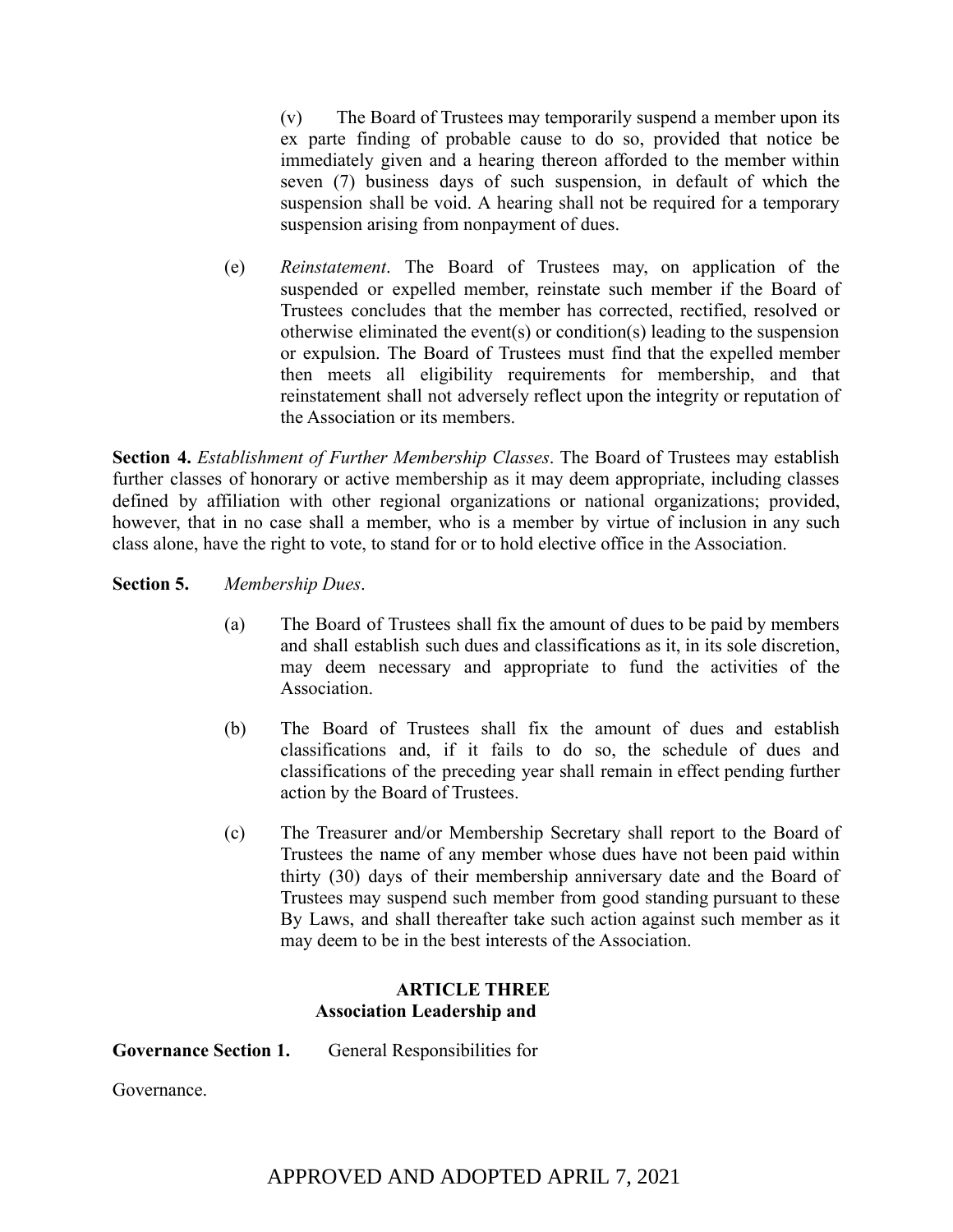- (a) The Board of Trustees shall govern the Association in accordance with the By Laws and the provisions of the New Jersey Nonprofit Corporation Act. The Association's officers shall be responsible for carrying out the day-to-day business activities of the Association at the direction of the President and in accordance with the duties of their individual offices.
- (b) The Board of Trustees shall develop, decide, manage, and supervise the business activities and policies of the Association, except as otherwise required by law or these By Laws. Major policies and programs of the Association shall be determined or changed in accordance with these By Laws by the voting membership, which shall retain all powers reserved to it under the New Jersey Nonprofit Corporation Act and these By Laws.

**Section 2.** *Officers*. The officers of the Association, who shall be elected by the voting membership, shall be the President, the President-Elect, the Northern Regional Vice President, the Southern Regional Vice President, Treasurer, Finance Director, the Recording Secretary, and the Membership Secretary.

**Section 3.** *Regional Trustees*. There shall be a Regional Trustee elected by the voting membership for each of the voting regions, as set forth below. A Regional Trustee must have a principal place of business or must reside within the region he or she represents. The following regions are hereby established:

> *Region 1* – Hudson County *Region 2* – Essex County *Region 3* – Bergen County *Region 4* – Passaic County *Region 5* – Morris, Sussex and Warren Counties *Region 6* – Union County *Region 7* – Mercer County *Region 8 –* Somerset and Hunterdon Counties *Region 9* – Middlesex County *Region 10* – Monmouth and Ocean Counties *Region 11* – Camden and Burlington Counties *Region 12* – Cumberland, Gloucester and Salem Counties *Region 13 –* Atlantic and Cape May Counties

Any member who resides in or has a principal place of business in a County that is not a separate and distinct Region may apply to the Board of Trustees to request the establishment of a separate and distinct Region for that County. The petition to the Board must (i) include a written justification for the creation of a separate and/or additional Regional Trustee position; and (ii) the proposal must be endorsed by at least five (5) Full Attorney Members who reside in or have a principal place of business in that County, and; (iii) identify a proposed Regional Trustee who is willing to serve in that capacity. Upon receiving such petition, the Board of Trustees shall issue a notice of proposed By Law revisions pursuant to Article Twelve. The proposed change(s) shall be presented to the general membership for discussion and a vote.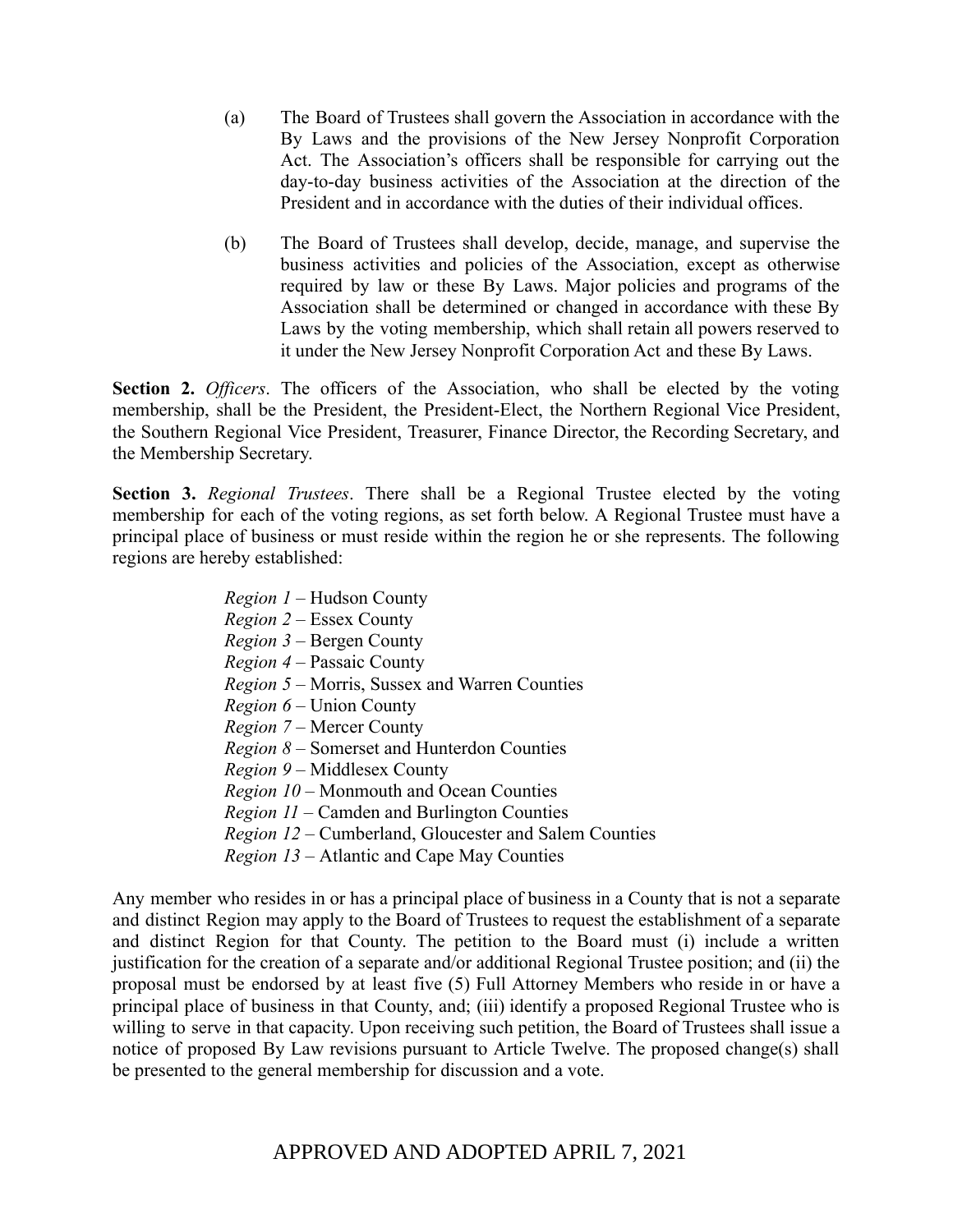**Section 4.** *Trustee-at-Large*. There shall be five (5) At-Large Trustees elected by the voting membership, one of which shall be reserved for a former Trustee of the Association who last served on the Board of Trustees five (5) or more years prior to the current term, and another which shall be reserved for a member of the Young Lawyers Committee as set forth in Article 8, Section 4 of these By Laws. The At-Large Trustees shall assist the Membership Secretary in the fulfillment of his or her duties as specified below.

**Section 5.** *Non-Voting Executive Appointments*. The President, with the advice and consent of the Board of Trustees, may appoint a General Counsel, a Press Secretary, an Auditor, a liaison to the Hispanic National Bar Association ("HNBA"), and a Historian, as set forth below. In addition, as set forth in Article 8, the President may also establish Special Committees and appoint members thereto.

**Section 6.** *Non-Voting Student Members.* Each term the President shall invite the president of the Hispanic law student association or its equivalent at each of New Jersey's law schools to serve on the Board of Trustees as a non-voting member. The president of said student association, or his or her designee, may then attend all duly noticed meetings of the Board of Trustees and fulfill any additional duties that the President may designate.

**Section 7.** *Board of Trustees*. The Board of Trustees of the Association shall consist of the Officers of the Association, the Regional Trustees, the At-Large Trustees, the non-voting Chairperson of the Young Lawyers Committee, and Non-Voting Student Members. Any person serving as an Executive Appointee under Section 5 of these By Laws, including the Executive Director, General Counsel, the Auditor, the Press Secretary, HNBA Liaison, and the Historian, may attend and participate in Board meetings.

**Section 8.** *Terms of Office*.

- (a) Each elected Officer shall take and hold office commencing on November 1 of each year. The term of office for elected Regional Trustees and Trustees At- Large shall be three years; for Treasurer and Finance Director two years; and for all other elected Officers one year.
- (b) The term of office of any appointed member of the Board of Trustees shall be coterminous with the term of the President who makes such appointment.
- **(c)** Each office holder shall serve for the stated term until death, disability, termination of membership in the Association, or until his or her successor is elected or appointed. No elected or appointed officer or trustee shall be eligible to serve for more than two consecutive terms in the same position, with the exception of the Treasurer and the Finance Director, who for purposes of continuity and in the best interests of the Association may serve up to two (2), two-year terms. Because any officer not term-limited pursuant to these By Laws may run for consecutive terms, officer succession to higher positions on the Executive Committee shall not be automatic.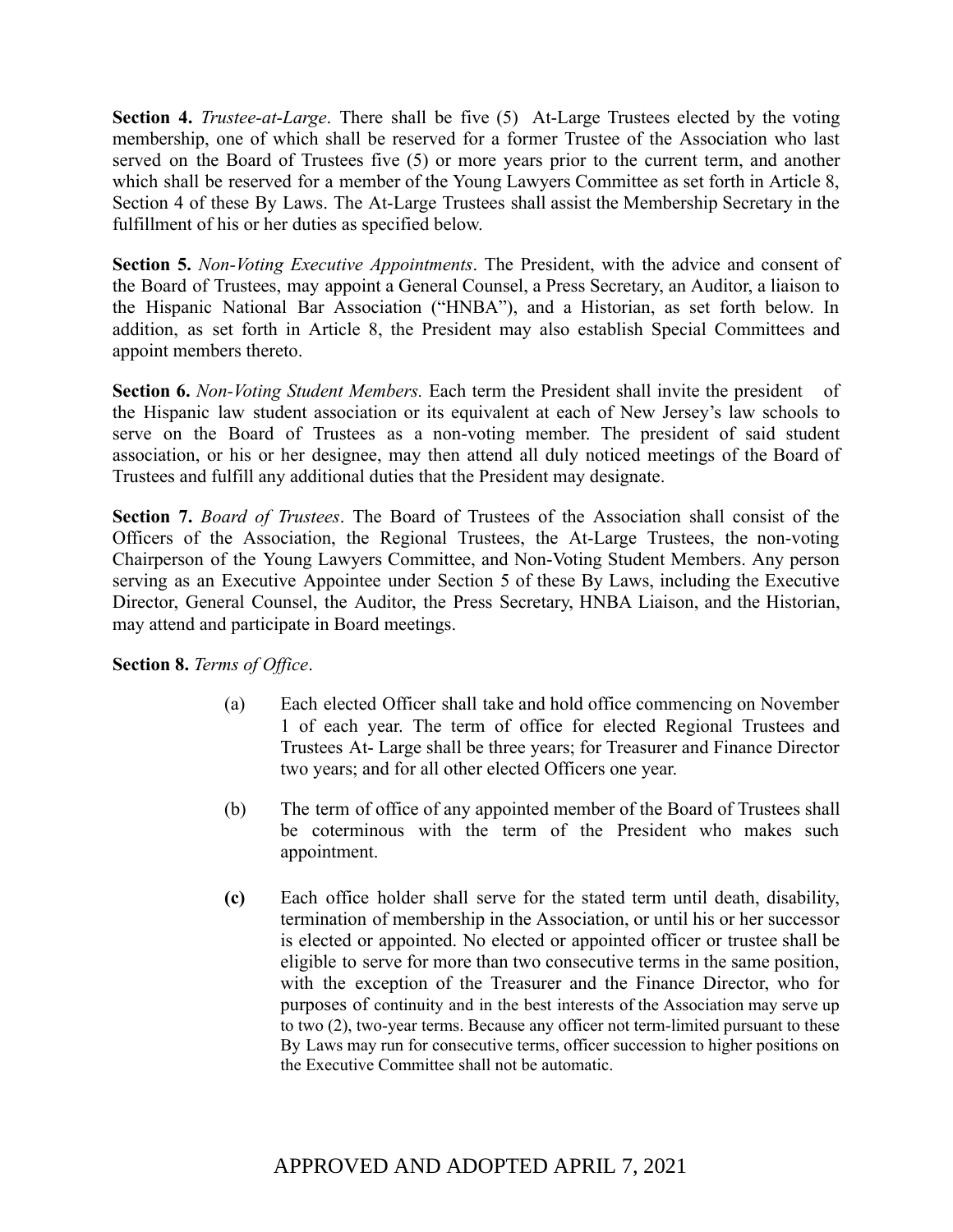**Section 9.** *Indemnification*. The Association shall indemnify its Officers, Trustees, non- voting Board Members, and agents to the fullest extent permitted by the New Jersey Nonprofit Corporation Act.

# **ARTICLE FOUR Duties and Responsibilities of Officers and Executive Appointments**

# **Section 1.** *President*.

- (a) The President shall be the chief executive officer of the Association and shall preside as chairperson over all membership meetings of the Association and all meetings of the Board of Trustees. The President shall also be responsible for creating initiatives, developing and implementing programs to benefit the Membership, and setting the strategic direction of the Association.
- (b) The President shall also be responsible to plan and publish an agenda for each meeting of the Board of Trustees, to supervise and evaluate the performance of all other officers, trustees, employees, if any, or agents of the Association, to see that all programs and activities of the Association are carried out within the limits of its resources and according to standards prescribed by the Board of Trustees, and to report periodically to the Board of Trustees regarding all Association business including the management of all affairs of the Association.
- (c) The President shall also be responsible to assign a member of the Board to serve as the representative of the Board to any collaborative bar association(s).

**Section 2.** *President-Elect*. The President-Elect shall serve on the Board of Trustees the year before succeeding to the office of President and shall act in the place and stead of the President in the event of the absence, vacancy, or disqualification of the President, and shall perform such duties as the President or Board of Trustees may from time-to-time direct. Subject to the authority of the Board of Trustees and the President, the President-Elect shall also be responsible for all matters pertaining to law schools and law students, including the establishment and implementation of a mentorship program to assist in the professional development of Hispanic law students.

**Section 3.** *Regional Vice Presidents*. There shall be two Regional Vice Presidents. One Regional Vice President shall represent the Northern Region, which shall encompass the following Counties: Sussex, Passaic, Bergen, Warren, Morris, Essex, Hudson, Hunterdon, Somerset, Union and Middlesex. The other Regional Vice President shall represent the Southern Region, which shall encompass Mercer, Monmouth, Burlington, Ocean, Camden, Gloucester, Salem, Cumberland, Atlantic, and Cape May Counties.

> (a) Each Regional Vice President shall assist the President and serve the Association by supervising and managing the Regional Trustees who represent the counties in the respective Northern and Southern Regions.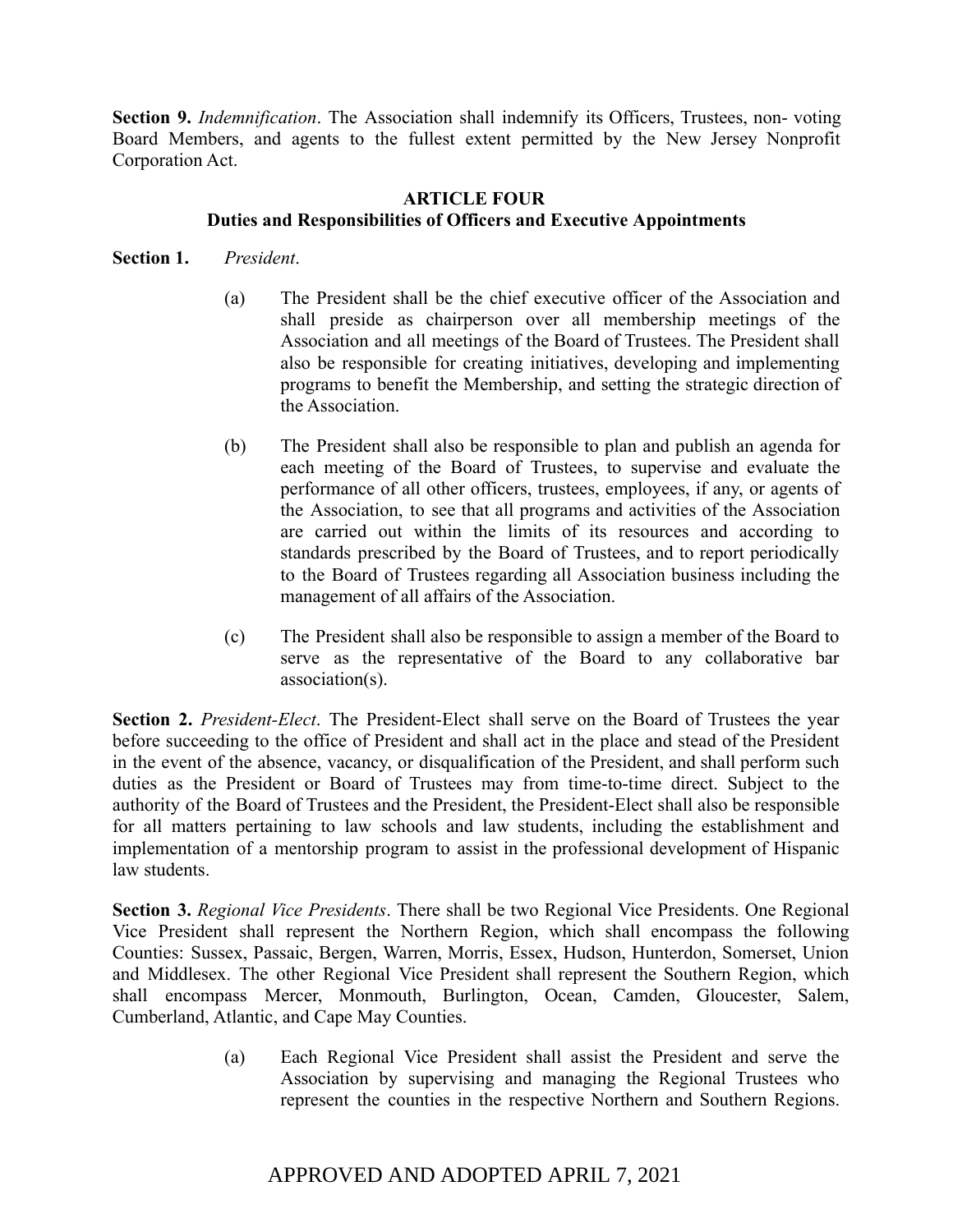Each Regional Vice President shall further work with the Regional Trustees in his or her Region to conduct outreach to local, county, and state bar associations regarding joint programming and initiatives in his or her respective Region. Each Regional Vice President shall also work with the Regional Trustees to coordinate the Association's representation at local, county, and state bar association events in the Region.

- (b) Each Regional Vice President shall work with the President, JPAC and the Appointments Committee to identify members in their respective Regions that are seeking judicial, prosecutorial, and/or executive appointments.
- (c) In addition to their regional responsibilities, the President, in his or her discretion, may assign a Regional Vice President to act as a liaison of the Association to other affiliated and non-affiliated groups and organizations. Such groups may include without limitation ASPIRA, the Hispanic Chamber of Commerce, *Latino Justice* PRLDEF and other groups.
- (d) The Regional Vice Presidents shall periodically report to the President and the Board of Trustees on their efforts and shall perform such other duties as the President or the Board of Trustees may from time-to-time direct.

## **Section 4.** Treasurer.

The Treasurer shall be responsible for (1) collecting all dues, assessments, and receivables of the Association, (2) pursuing all collections owed to the Association; and (3) accounting for the receipt and deposit of received payments.

Generally, with the assistance of the Finance Director, the Treasurer shall (1) be responsible for the preparation and maintenance of all financial records of the association; (2) render an annual report and a monthly report of the financial affairs and status of the Association; (3) coordinate the production of outside annual audits with the Association's accountants; (4) ensure that all Association tax returns are timely prepared and filed, and taxes timely paid; and (5) propose financial and economic policies for the Association.

The Treasurer and the Finance Director shall periodically report to the President and the Board of Trustees on their efforts and shall perform such other duties as the President or the Board of Trustees may from time to time direct.

Section 5. Finance Director.

The Finance Director shall, upon approval of the Board of Trustees, disburse all funds of the Association; (2) monitor all expenditures according to budgets approved by the Board of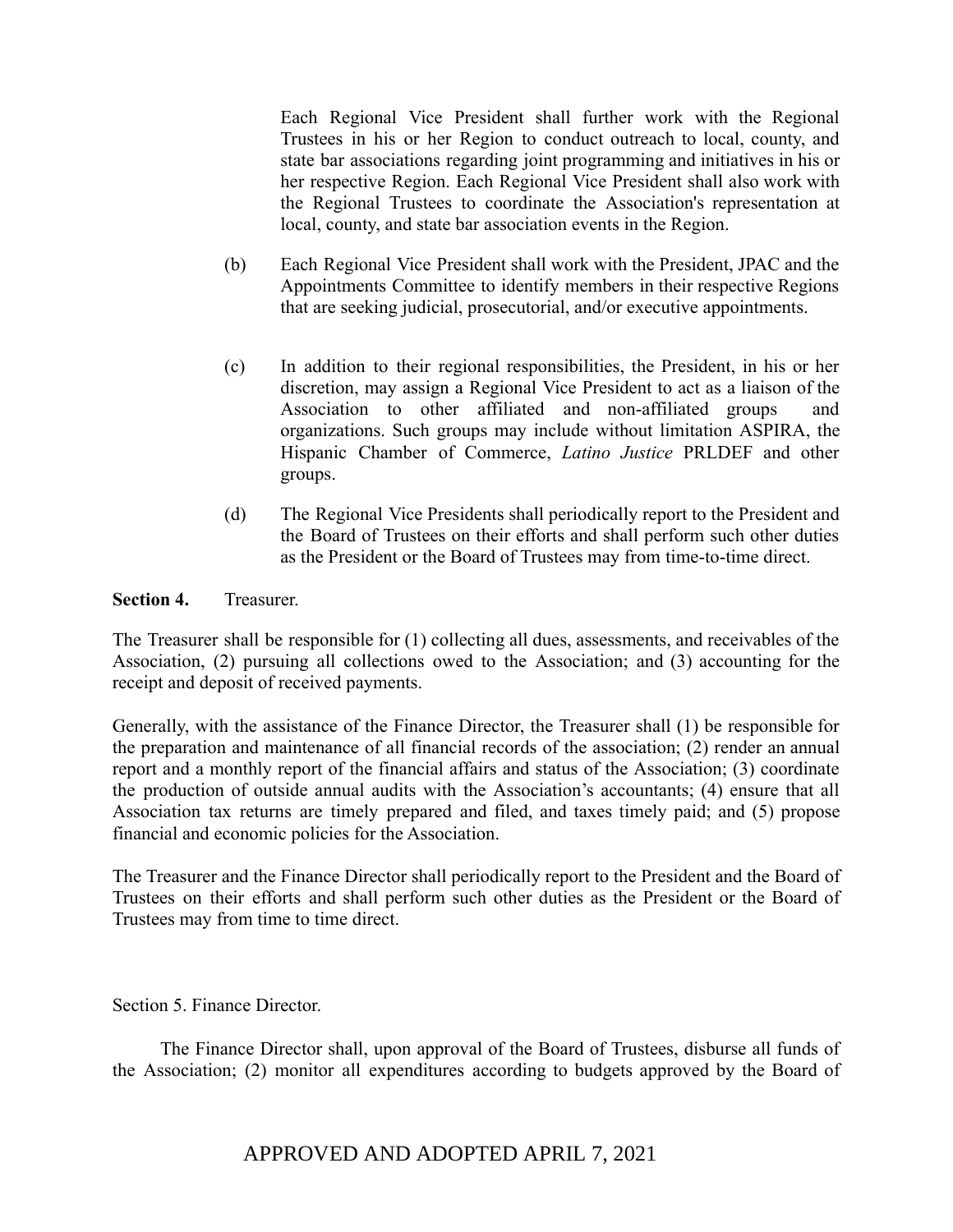Trustees; (3) log and track all payments, maintaining copies of all invoices, receipts, and relevant records.

The Financial Director shall also coordinate with the Treasurer to prepare and maintain any financial reports required by the Board, assist with any audits or tax filings, and shall offer advice and guidance on the financial health of the Association.

## **Section 6.** Recording Secretary.

The Recording Secretary shall prepare, publish, and keep the minutes of all meetings of the Association and meetings of the Board of Trustees, shall certify official copies of such minutes and these By Laws, shall send notices of all meetings to the Board of Trustees or the membership, shall conduct roll call during meetings, keep track of tallies on all Association motions, and shall perform such other duties as the President or Board of Trustees may from time-to-time direct. The Recording Secretary shall also arrange, in consultation with the President, for the location and logistics of all meetings of the Board of Trustees and General Membership.

## **Section 7.** Membership Secretary.

The Membership Secretary shall maintain, modify and correct the Association's general membership list. The Membership Secretary shall present at every Board of Trustees' meeting an update of all active members. The Membership Secretary shall prepare membership dues invoices to all members listed on the general membership list and shall be responsible to render a final yearly report indicating a final list of active dues paying members prior the annual elections meeting. The Membership Secretary shall periodically report to the President and the Board of Trustees on the Membership Secretary's efforts to both maintain Membership information and increase Membership and shall perform such other duties as the President or the Board of Trustees may from time-to-time direct.

## **Section 8.** Regional Trustees

Each Regional Trustee shall conduct outreach to local, county, and state bar associations regarding joint programming and initiatives in his or her respective Region. Each Regional Trustee shall also coordinate the Association's representation at local, county, and state bar association events in their Region. Each Regional Trustee shall also conduct outreach to members, potential members, and sponsors in their Region and shall hold at least two informal meetings in their Region during each Presidential Term.

#### **Section 9.** General Counsel

**(a)** The President, with the advice and consent of the Board of Trustees, may appoint a General Counsel, and such appointment shall expire at the expiration of the appointing President's term. In the event a General Counsel is so designated, such person shall represent the Association, shall attend to all legal matters of the Association and shall perform such other duties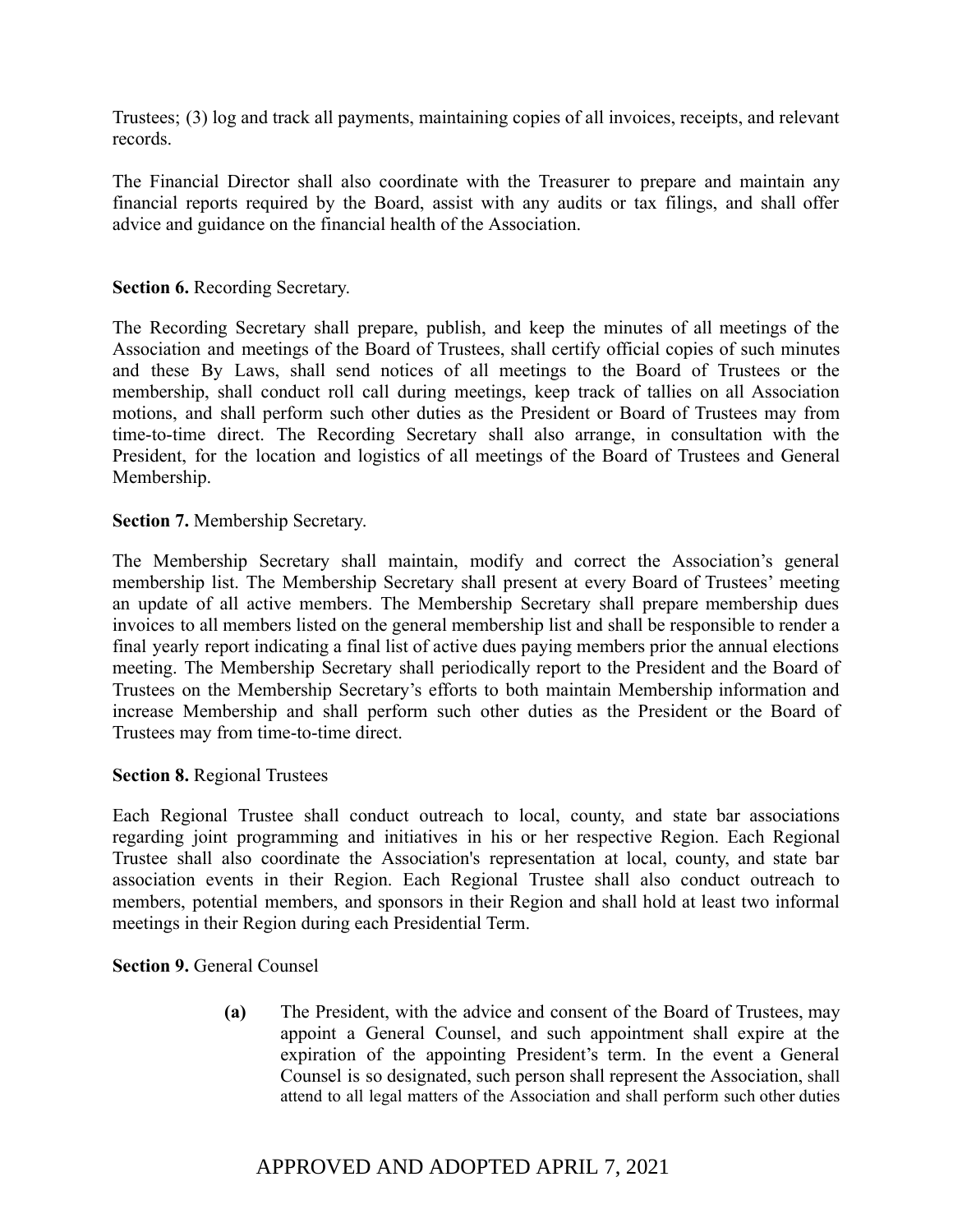as the President or the Board of Trustees may from time-to- time direct, including representation of the Association before all courts wherein the Association is a party, *amicus curiae,* or intervenor.

(b) Only the Board of Trustees shall authorize the General Counsel to commence litigation or participate in a case or controversy before a court or at an administrative level on behalf of the Association. In the event of an emergent, time sensitive matter, the Executive Committee is authorized to direct the General Counsel to commence litigation or undertake other legal action on behalf of the Association, provided that the Executive Committee first gives notice via electronic mail to the Board of Trustees, and subsequently votes unanimously to direct the General Counsel to take such action.

#### **Section 10.** Auditor

The President, with the advice and consent of the Board of Trustees, may appoint an Auditor, and such appointment shall expire at the expiration of the appointing President's term. In the event an Auditor is so designated, such person shall be responsible for conducting and/or coordinating auditing functions on behalf of the Association.

## **Section 11.** Press Secretary.

The President, with the advice and consent of the Board of Trustees, may appoint a Press Secretary, and such appointment shall expire at the expiration of the appointing President's term. In the event a Press Secretary is so designated, such person shall prepare all press releases and external communications on behalf of the Association. Press releases shall not be published or circulated without approval of the President and a majority of the Executive Committee. At the direction of the President, the Press Secretary shall address the media and related entities with respect to Association business.

## **Section 12.** Historian.

The President, with the advice and consent of the Board of Trustees, may appoint a Historian, and such appointment shall expire at the expiration of the appointing President's term. In the event a Historian is so designated, such person shall maintain the Historical Database in accordance with the duties and responsibilities outlined in Article 12 below.

#### **Section 13.** HNBA Liaison.

The President, with the advice and consent of the Board of Trustees, may appoint a HNBA Liaison who shall be responsible for assisting the President in the maintenance and management of the relationship between the Association and the HNBA. The Liaison shall inform the Board of any upcoming programs or events of the HNBA that may be of interest to the Association and assist with coordinating the efforts of the Board with those of the National Association. The HNBA shall also serve as the Chair of the HNBA Candidate Endorsement Committee, unless the Board determines that her or she shall not serve in that capacity due to a conflict of interest, in which case the President shall appoint another Chair of the HNBA Candidate Endorsement Committee.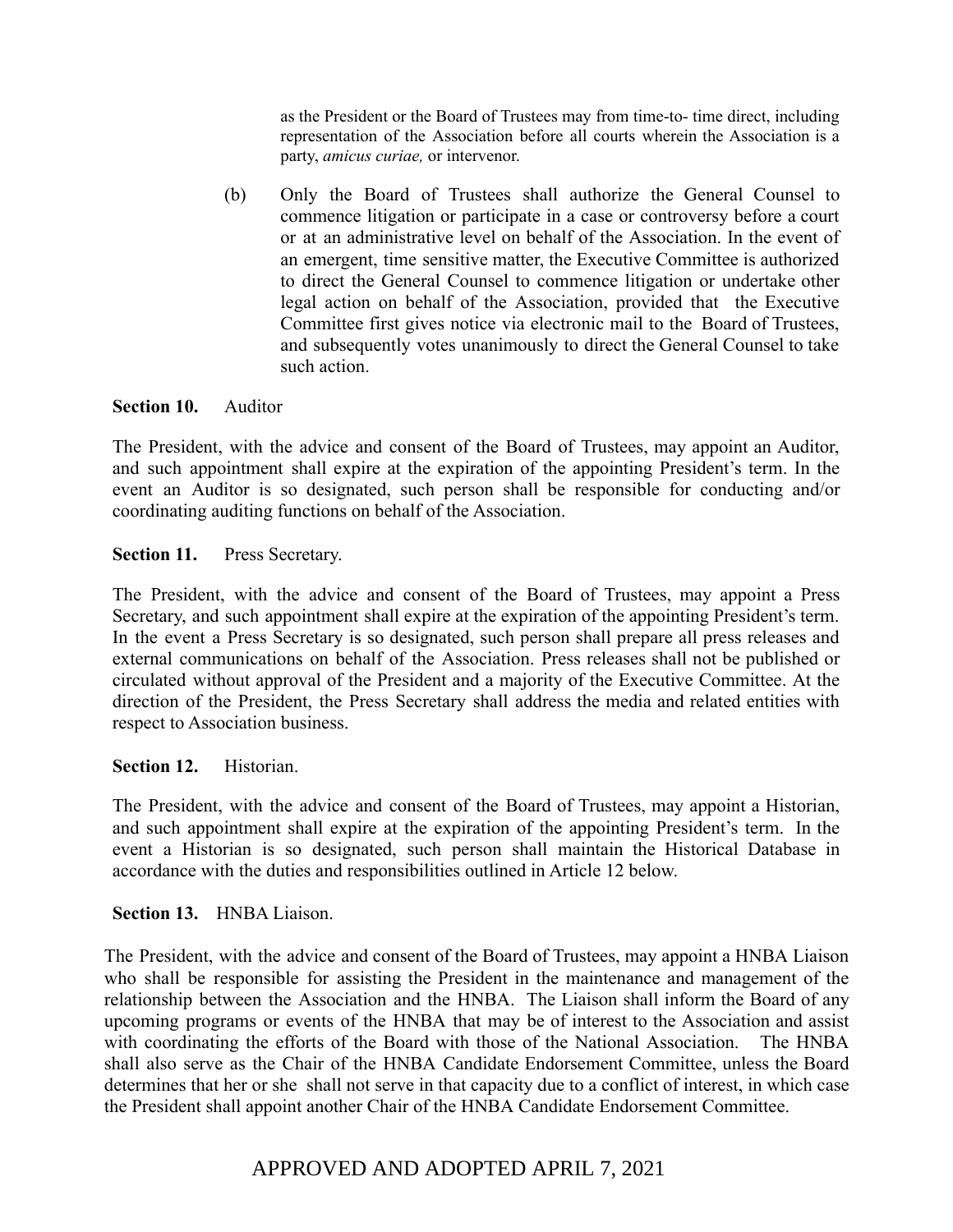## **Section 14.** Administrative Personnel.

- (a) The President, with the advice and consent of the Board of Trustees, may hire an Executive Director, an Executive Assistant or other appropriate administrative personnel (hereinafter collectively, "Administrative Personnel"). The President will determine the protocol and process for conducting candidate searches, conducting candidate interviews (including, but not limited to appointing a selection Committee), and any other necessary procedures to complete the hiring process.
- **(b)** Administrative Personnel shall be employed on an at-will basis per the terms of a written agreement between the Association and the Administrative Personnel. Said written agreement shall be approved by the President and General Counsel of the Association, with the consent of the Executive Committee. However, the Board of Trustees, in its sole discretion, shall determine the compensation for all Administrative Personnel.
- (c) When, and if, the Association hires an Executive Director, that person shall serve as the Chief Operating Officer ("COO") of the Association and, subject to the direction of the President, shall manage and oversee the affairs of the Association subject to the policies set forth by the Board of Trustees and shall perform such other duties as the President or Board of Trustees assign.
- (d) Any Administrative Personnel, including but not limited to the Executive Director, shall not be a member of Board of Trustees but shall attend Board meetings, Executive Committee meetings, and general membership meetings, unless otherwise directed by the President. All Administrative Personnel, including but not limited to the Executive Director, shall submit regular reports to the President and the Board of Trustees on the operations of Association and shall also prepare a written annual report to the Board of Trustees.

# **ARTICLE FIVE Board of Trustees Meetings**

**Section 1.** Meetings. Regular meetings of the Board of Trustees shall be held no fewer than eight (8) times during the term at such times and places as the Board of Trustees may determine by adopting an annual calendar of meetings. Special meetings of the Board of Trustees may be called by the President or any three (3) Board of Trustee members upon written notice of at least seven (7) business days to all members of the Board of Trustees and may be held at such time and place as stated in the notice thereof.

**Section 2.** Agenda Items and Rules of Order. Any member, including members of the Board of Trustees, shall notify the President at least (3) three business days prior to any Board of Trustees meeting of any matters that require a vote by the Board of Trustees. Matters not so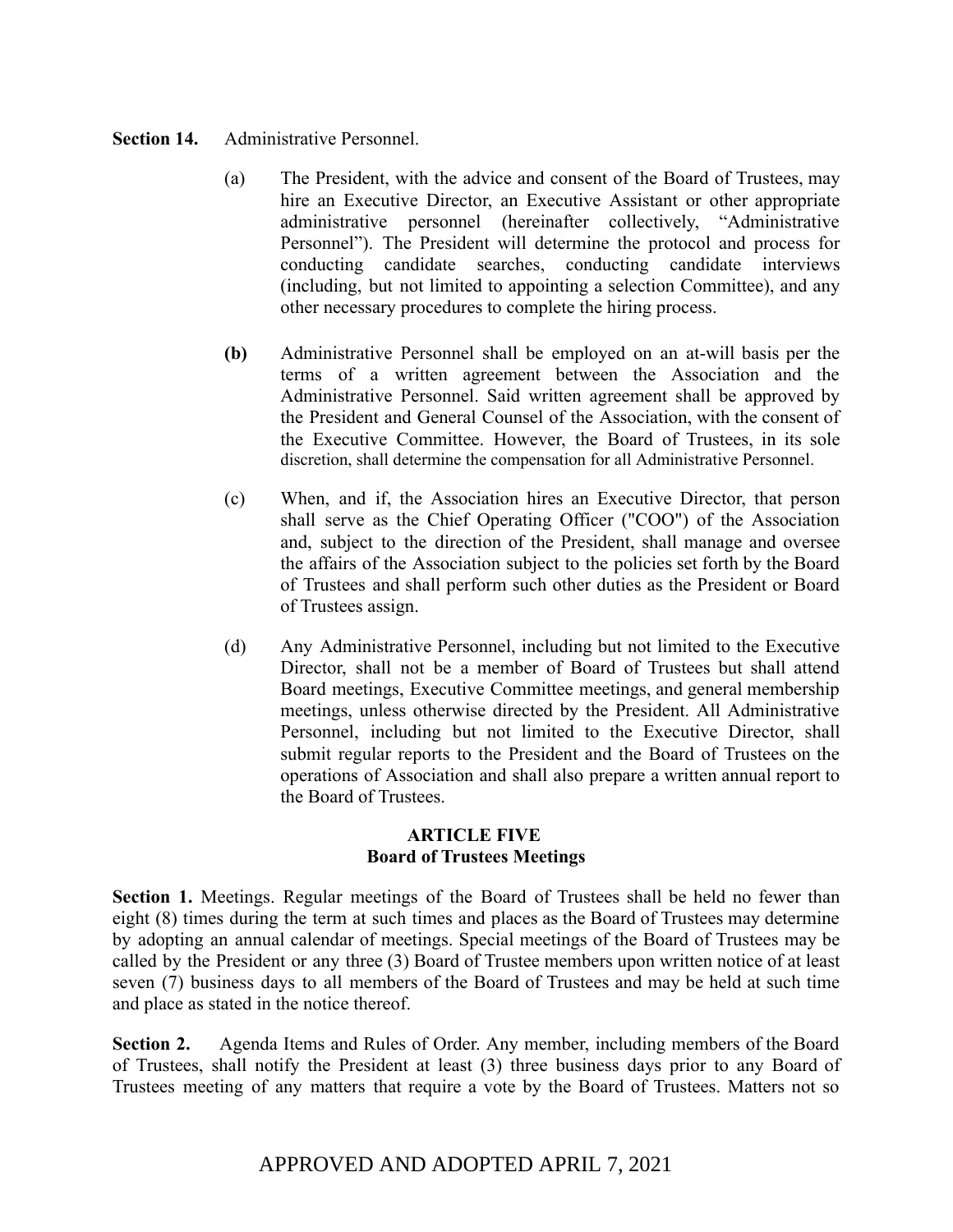noticed to the President may only be raised as items under New Business and upon demand by the President, and may only be considered upon a two-thirds vote of those present and voting. The agenda at any special meeting shall be limited to the matters, which may be anticipated to be raised based upon the contents of the notice of meeting, unless a motion to change the "order of the day" is made and duly adopted. Robert's Rules of Order (Revised) shall govern the conduct of all meetings of the Board of Trustees, unless otherwise provided herein.

**Section 3.** Quorum. Fifty-One percent (51%) of the voting members of the Board of Trustees shall constitute a quorum to convene a meeting for the transaction of business. The affirmative vote by a majority of those Board Members present either in person or by telephone or other comparable media (as further outlined below in Section 6 of this Article) at a duly convened meeting shall constitute an act of the Board of Trustees. (See also Article 8, Section 5(c) below regarding actions of the Executive Committee).

**Section 4.** Attendance at Board of Trustees Meetings. It is the duty of each Board Member to attend the regular and special meetings of the Board of Trustees in person. As set forth in Section 6 below, telephonic attendance at regular and special meetings of the Board of Trustees shall be the exception and not the rule. Any Board Member who accumulates more than two (2) absences during one year and who duly received notices of such meetings in accordance with these By Laws shall be presumed unable to carry out the duties of office and shall, upon written notice issued by the President, be deemed suspended from office. The Board of Trustees shall give the Board Member the opportunity for a hearing before the Board of Trustees, at which hearing the suspended Board Member shall be required to demonstrate good cause for the absences that resulted in his/her suspension and a pledge to rectify the absences and/or lack of participation in board/Association activities. If the Board of Trustees determines that any absence beyond two was excusable for good cause and the Board Member has proposed a plan to rectify the absences and/or lack of participation, the Board Member shall be reinstated. If such absences were not excusable for good cause, the Board of Trustees may remove such member from office. The President shall notify such Board Member of any action taken by the Board of Trustees under this section.

**Section 5.** Action by Consent. Any action required or permitted to be taken at any meeting of the Board of Trustees may be taken without a meeting if a written consent to such action is signed by two-thirds of the members of the Board of Trustees and such written consent is filed with the minutes of the next proceeding of the Board of Trustees.

**Section 6.** Telephonic Attendance at Meetings. Telephonic attendance at regular and special meetings of the Board of Trustees will be permitted but shall be the exception and not the rule. Accordingly, Board Members may participate telephonically in meetings no more than three times per year. Board Members who participate by telephone more than three times per year, or who do not participate by telephone for the entire duration of a meeting, shall be deemed absent under Section 4 above. However, if in-person attendance of a quorum of the Board of Trustees is not practicable, as determined by the President, the Board of Trustees may conduct meetings by telephone conference or similar communications equipment if all participating Board of Trustees members can communicate at the same time. The President must notify all Board of Trustees members of any such telephonic meetings in the manner prescribed by these By Laws.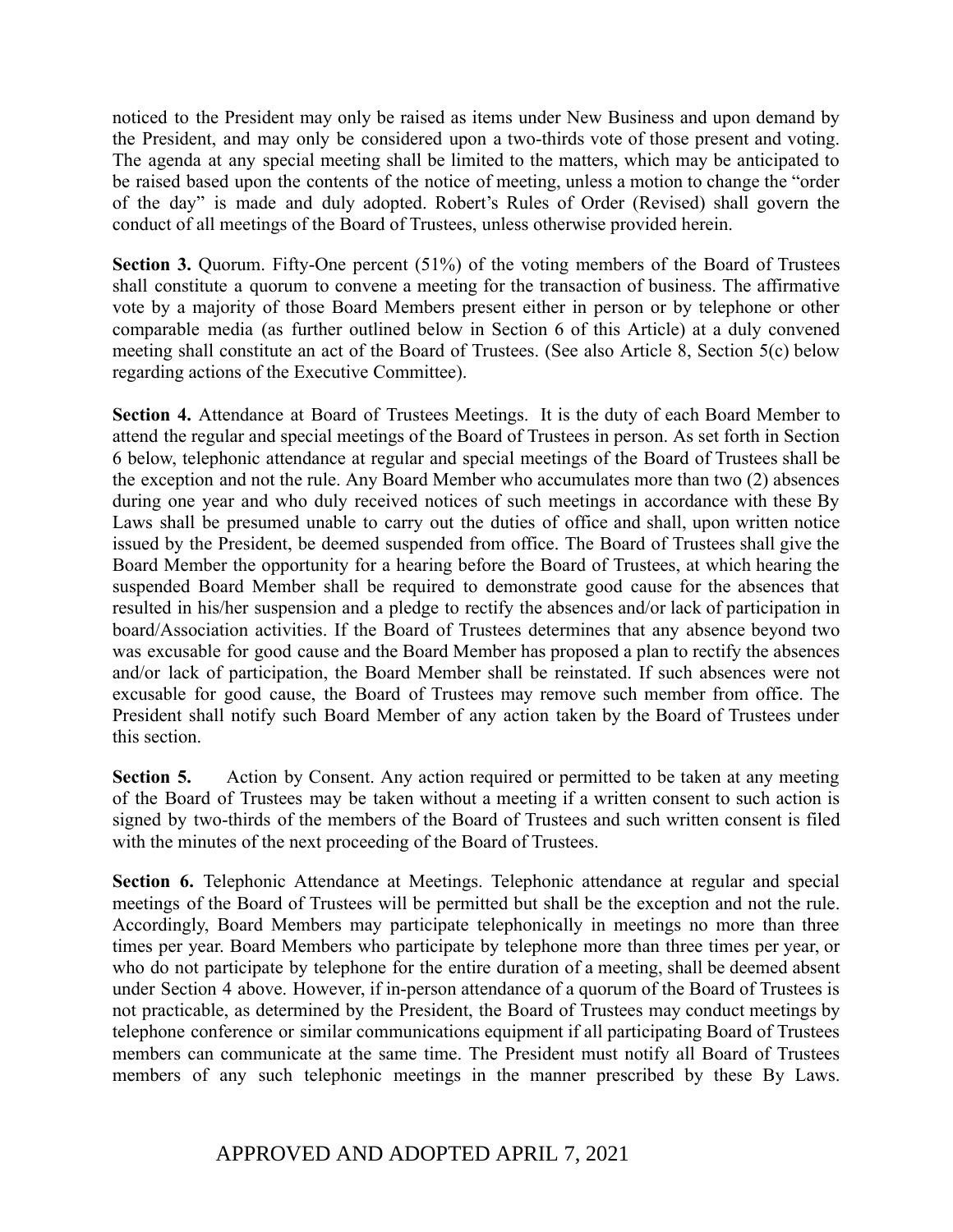Participation in a telephonic meeting called by the President under this Section 6 shall constitute presence at such meetings.

**Section 7.** Board of Trustees Action (Motions) via Electronic Mail. The Board of Trustees may consider and vote on motions, via electronic mail, on time-sensitive issues that may arise in between duly constituted Board of Trustees meetings. Any such electronic motion may be initiated by the President or by a Board Member in consultation with the President. Any such action or decision on a motion shall not become final until twenty-four (24) hours after such action or decision is taken; provided, however, that if a motion via electronic mail does not receive the requisite number of votes necessary to approve or deny such motion within two business days of the making of such motion, the motion shall expire and shall be deemed to have been denied.

**Section 8.** Board of Trustees Action (Motions) via Telephone. The Board of Trustees may consider and vote on motions, via telephone, on time-sensitive issues that may arise in between duly constituted Board of Trustees meetings. Any such telephonic motion may be initiated by the President or by a Board Member in consultation with the President. Any such action or decision on a motion shall become final at the conclusion of the telephone conference during which the motion was made

**Section 9.** Participation in Association Events. In addition to attending regularly scheduled meetings of the Board of Trustees in accordance with Section 4 above, each member of the Board of Trustees shall be required to support those activities and events of the Association that have been duly sanctioned by the Board of Trustees ("Events"). Attendance at Events, financial support for Events, and/or the performance of tasks to assist in the planning of the Events are some of the ways in which members of the Board of Trustees must show their support to the Association in order to remain in good standing.

# **ARTICLE SIX Membership Meetings**

**Section 1.** Meetings.

- (a) Two general membership meetings shall be held during each Presidential term. One general membership meeting shall be held in the Northern Region and one general membership meeting shall be held in the Southern Region. The first general membership meeting shall be held no later than May 30 and the second general membership meeting shall be held no later than September 15 of each calendar year. The meetings shall be held at such time and place as the President shall direct upon written notice of at least 30 days to the membership.
- (b) Special meetings of the membership of the Association may be held at such time and place as the President, or a majority of the Board of Trustees, shall direct by written notice of at least 30 days to the membership. "Written Notice" under this Section shall mean notice in writing to a member in good standing, as defined in Article Two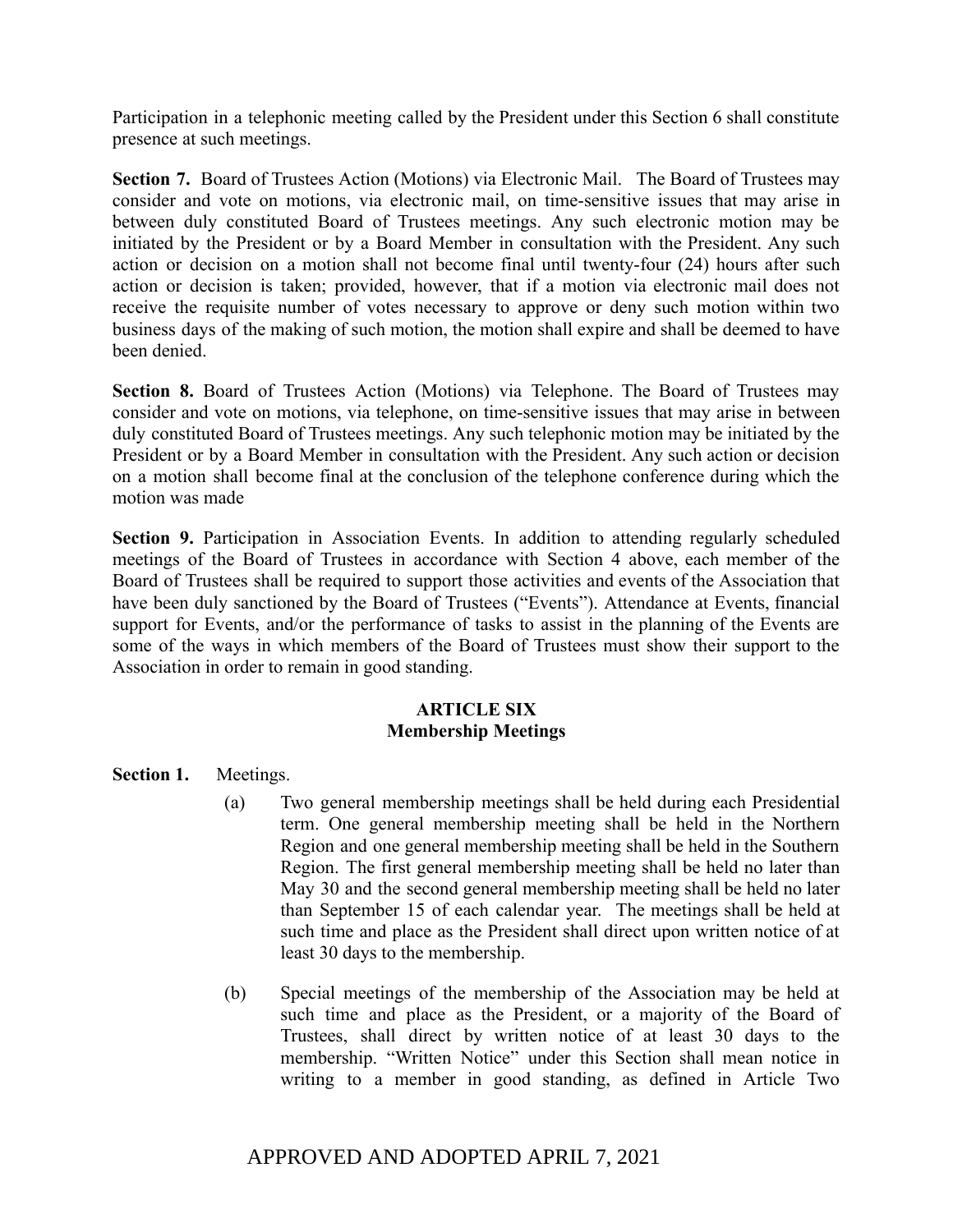(Membership), including notification by facsimile, regular mail delivered by the U.S. Postal Service, or electronic mail (e-mail).

**Section 2.** *Agenda Items and Rules of Order*. The President shall be notified seven (7) business days prior to any general membership meeting of any matters that require a membership vote so that such matters may be placed on the agenda. Matters not so noticed to the President may only be raised as items under New Business and may only be considered upon a two-thirds vote of those present and voting. The agenda at any special meeting shall be limited to the matters, which may be reasonably anticipated to be raised based upon the contents of the notice of meeting, unless a motion to change the "order of the day" is made and adopted. Robert's Rules of Order (Revised) shall govern the conduct of all membership meetings, unless otherwise provided herein.

**Section 3.** *Quorum*. At all meetings of the membership for which notice has been given in accordance with this Article, a majority of the members eligible to vote who are present in person shall constitute a quorum for the transaction of business.

**Section 4.** *Voting*.

At all meetings of the membership of the Association, only Full Attorney Members in good standing who are present shall be eligible to vote. Voting by proxy shall not be permitted.

# **ARTICLE SEVEN Elections**

**Section 1.** Composition of the Election Committee. The Election Committee shall consist of those persons identified in Article 8, Section 4(b). With the exception of the President and President Elect, no member seeking a position on the Board of Trustees shall be eligible to serve on the Election Committee.

# **Section 2.** *Nominations and Eligibility*.

- (a) In advance of the second general membership meeting (as set forth in Article 6, Section 1), the chairperson of the Election Committee shall email to each member in good standing a written email notice of the positions to be filled during the current election year.
- (b) The Membership Secretary of the Association shall make available for inspection at the second general membership meeting the most current list of members in good standing, which list shall also indicate the eligible Region for each member in good standing.
- (c) Nominations for all positions shall be made and received at the second general membership meeting. Only Full Attorney members in good standing with the Association shall be eligible for nomination and only such members in good standing may nominate, or second the nomination, for any person standing for election as Officer or Trustee.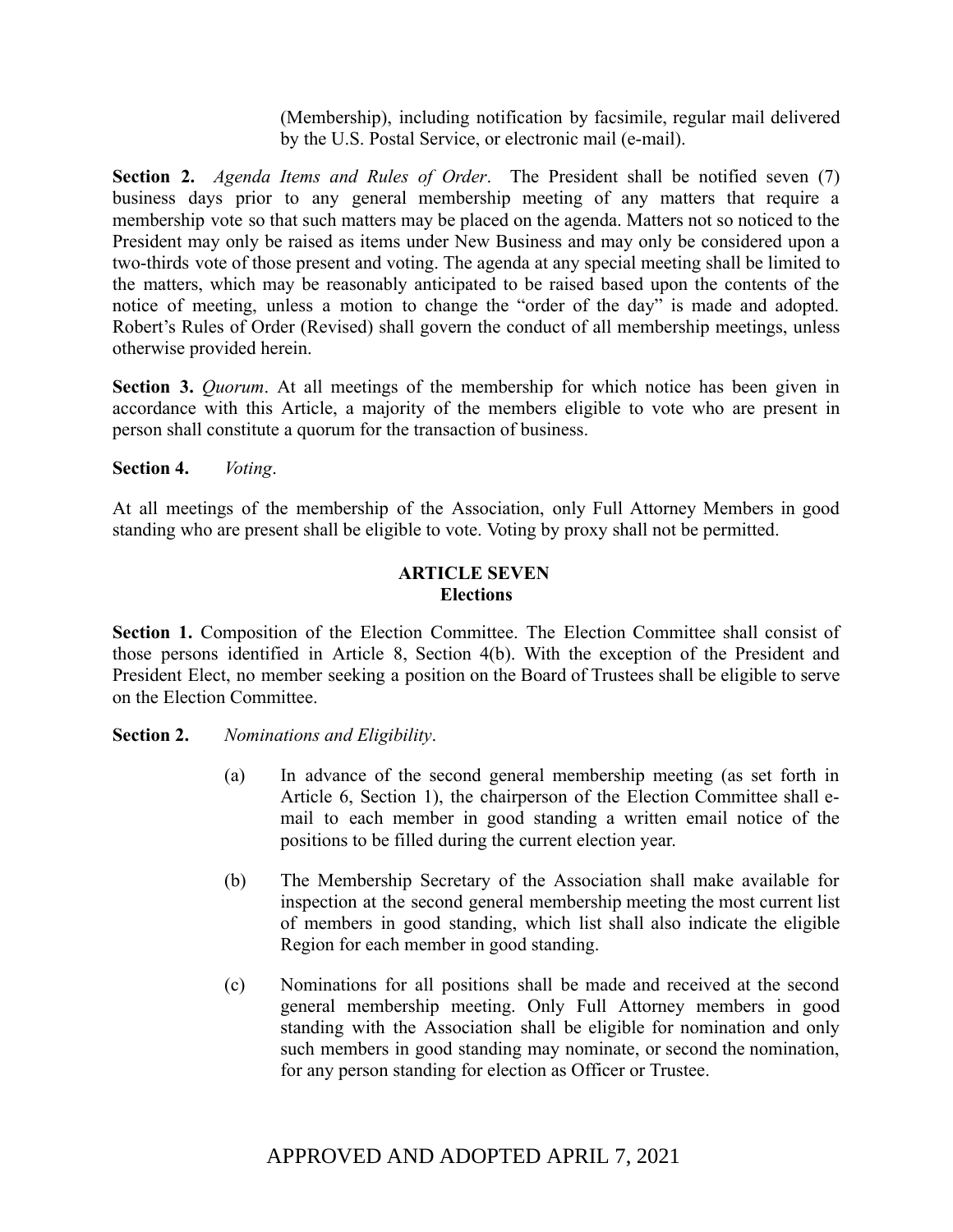- (d) Only such members who have served for two or more years on the Executive Committee shall be eligible to be nominated for President-Elect. In addition, subject to the terms of Section 6 of this Article Eight, only such members who have served for one or more years on the Board of Trustees shall be eligible to be nominated for an Officer position. Members eligible for nomination for President-Elect or an Officer position need not resign from their current position (*e.g.*, Trustee) if the term of their current position exceeds one year.
- (e) After such nomination, each candidate nominated shall have a right to address the membership assembled at the second general membership meeting. Each candidate shall also, upon request, be given the opportunity to submit a candidate statement or other campaign materials for distribution by the Membership Secretary to all Full Attorney Members in good standing who are eligible to vote, consistent with Article Two, Section 3(b) of these Bylaws
- **Section 3.** Notice of Election and Ballots.
	- (a) The Association shall conduct its elections via electronic ballots (eballots) and all votes shall be cast by e-mail only, as specified herein. Every member in good standing must provide the Membership Secretary with a valid e-mail address for this purpose. No proxies or written ballots shall be cast.
	- (b) Voting in such elections is open only to members in good standing who have paid their dues no later than September 30 in the year the election is held. Payment in this regard means payment received in the post office box of the Association no later than September 30 or payment electronically transacted no later than 11:59 p.m. on September 30.
	- (c) No later than 12:00 noon on October 1st, the Membership Secretary shall provide the Chairperson of the Election Committee with a final list of members in good standing, including lifetime members of the Association, if any, and their respective e-mail addresses. (d) On October 1st, but no later than October 2nd, the Chairperson of the Election Committee shall send an e-ballot via email containing the names of the members nominated at the second general meeting to all of the Full Attorney Members in good standing. Members must cast their votes by sending their e-ballots to the Chairperson of the Election Committee by no later than 11:59 p.m. on October 15 (as reflected on the date/time stamp on the outgoing email transmission) in the year said election is held. Any e-ballot not timely sent to the Chairperson of the Election Committee shall be invalid.
	- (d) The Chairperson of the Election Committee with the assistance of the General Counsel, if any, shall develop the appropriate election procedures,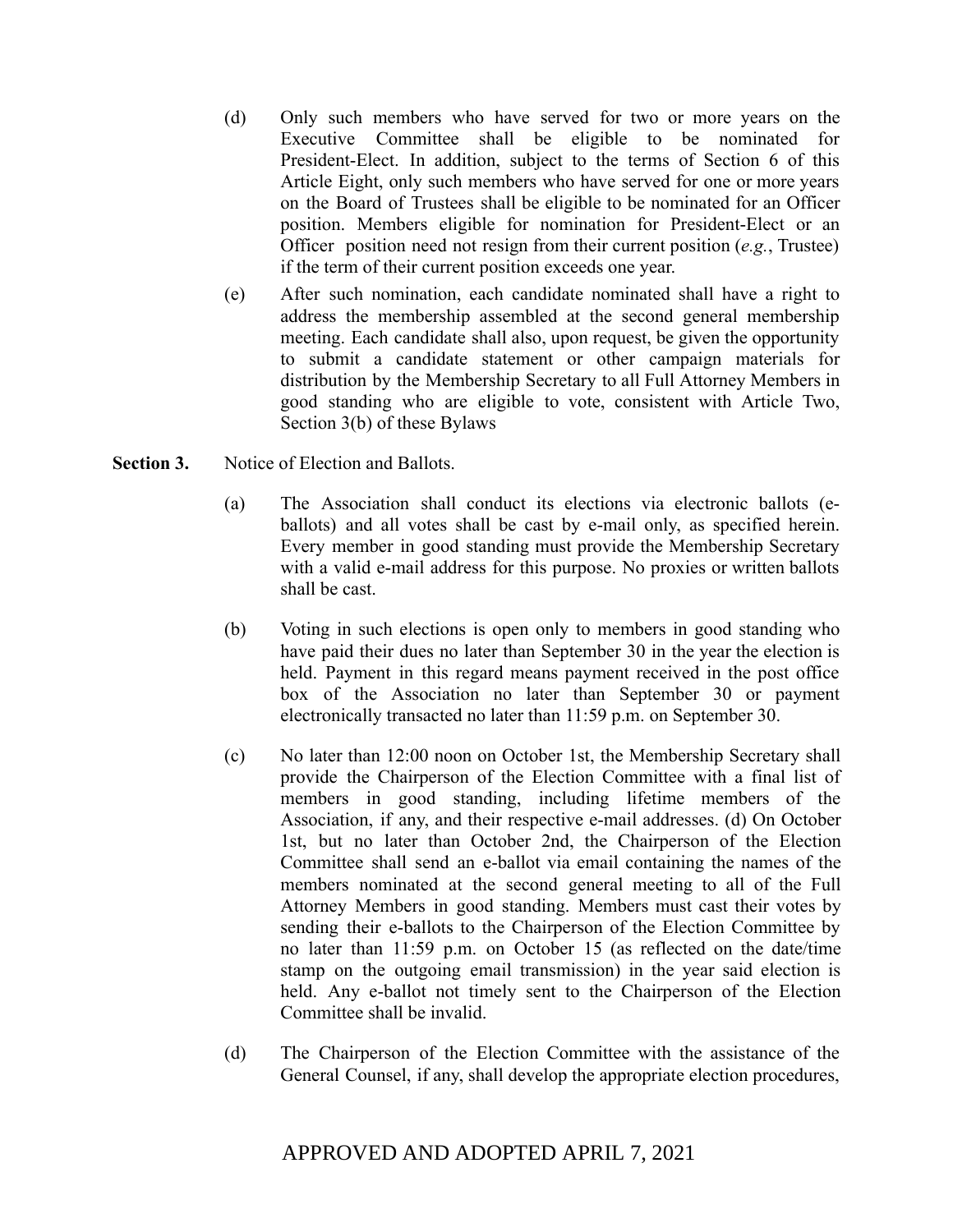and maintain adequate measures to the extent practicable to ensure confidentiality and prevent ballot improprieties.

**Section 4.** *Election Results*. The Election Committee shall print, validate, count, and record all e-ballots, and report the election results to the Board of Trustees. The Election Committee shall preserve a hard copy of the counted e-ballots and all similar election materials for a period of six (6) months after the date of the election. All election results shall be reported to the Board of Trustees on or before October 20. Candidates receiving the plurality of eligible votes cast shall be declared elected. In the event of a tie, no later than October 28, the Board of Trustees shall conduct an e-mail vote and the candidate receiving the majority of those votes shall be declared elected.

**Section 5.** *Vacancies in Office*. In the event of a vacancy of any office during a Presidential Term, other than President, the President shall appoint an individual from among the Association's Full Attorney Membership to serve in that position, and the member so appointed shall serve for the unexpired Presidential Term. In the case of the President, the President-Elect shall serve as Acting President until the term expires. No special election shall be held to fill a vacancy of any office.

**Section 6.** *Election Eligibility for Appointed Board Members.* For purposes of the election eligibility requirements contained in Section 2 of this Article Seven any Officer or Trustee appointed by a President to fill any vacancy on the Board of Trustees shall be deemed to have served on the Board of Trustees for the entire Presidential Term so long as such appointment was made at least four months before the expiration of the term of the appointing President.

# **ARTICLE EIGHT Committees**

**Section 1.** *Classes of Committees*. The classes of Committees of the Association shall be Standing Committees and Special Committees as created by the President. The Standing Committees shall be as follows: (i) Communications Committee; (ii) Elections Committee; (iii) Executive Committee; (iv) Finance and Operations Committee; (v) Fundraising and Development Committee; (vi) Judicial and Prosecutorial Appointments Committee; (vii) Executive Appointments Committee; (viii) Public Policy Committee; and (ix) Young Lawyers **Committee** 

**Section 2.** *Special Committees and Other Representatives*. The President may establish such other Committees as may be necessary to carry out the purposes of the Association or assist the Board of Trustees in the orderly management of the affairs of the Association, including when necessary, a By Laws Committee, *consistent* with these By Laws. Except as provided in Article 4, Section 3 (Regional Vice Presidents) above, the President shall have the sole power to appoint all representatives or delegates to act on behalf of the Association in connection with activities conducted by other bar associations or organizations.

**Section 3.** *Appointment to Committees*. Except where the composition for standing Committees is set forth in these By Laws by designating officers and/or appointees, the President shall appoint members of all Committees and *designate* a Committee chairperson,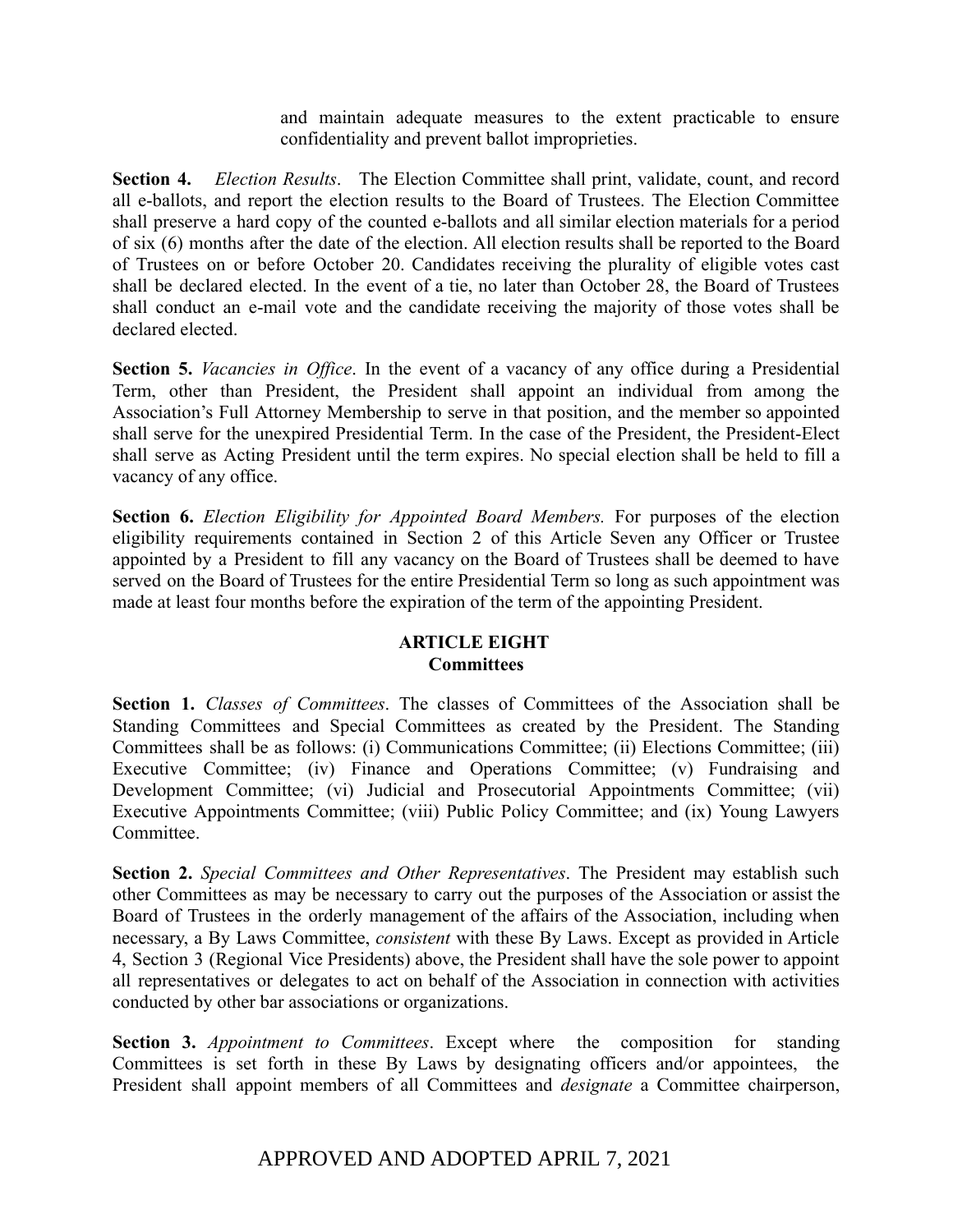specify Committee rules and set deadlines for a Committee report, if any, with the exception of the standing Committees referred to in Article 8, Section 4.

**Section 4.** *Standing Committees*. Each standing Committee shall have one Chairperson, appointed by the President, except in the case of the *Young* Lawyers Committee, which will elect its Chairperson in accordance with the procedure set forth in Article Eight, Section  $(i)(v)$ , below.

- (a) *Communications Committee*. The Committee shall maintain and update the website. The Committee shall also coordinate Association mailings, including e-mailings. The Committee shall coordinate the publication of any Association newsletters, including the "Abogado" newsletter.
- (b) *Elections Committee.* The Committee, as further outlined in Article 7 above, shall supervise the receipt and counting of the e-ballots and shall decide any controversy relating to election process. The Committee shall consist of the *President*, President-Elect, General Counsel, and two trustees not running in the current election. The President or the President's designee shall serve as the chairperson of the Committee.
- (c) *Executive Committee*.

(i) The Executive Committee shall consist exclusively of the elected officers of the Board of Trustees, namely the President, President-Elect, Northern Regional Vice President, Southern Regional Vice President, Treasurer, Finance Director, Recording Secretary, and Membership Secretary. The President may invite any other member of the Board of Trustees, if any, such as the General Counsel, the Auditor, the Press Secretary, the HNBA Liaison, and/or the Historian, to participate in the deliberations of the Executive Committee. However, the eight (8) officers (the President, President-Elect, Regional Vice Presidents, Treasurer, Finance Director, Recording Secretary and Membership Secretary) shall be the only Board of Trustees members eligible to cast a vote on matters before the Executive Committee.

(ii) The Executive Committee shall exercise the powers of the Board of Trustees in the interim between Board of Trustees meetings. However, the Executive Committee shall have no authority with respect to the adoption and/or amendment of the Association's budget (except that the Executive Committee shall have authority to vote on motions that require expenditures or capital outlays of less than \$2,500; any expenditures or capital outlays greater than \$2,500 must be approved by the Board of Trustees), nor with respect to matters reserved to the Board of Trustees under the New Jersey Nonprofit Corporation Act.

(iii) The President or the President's designee shall preside over all meetings of the Executive Committee. At all meetings of the Executive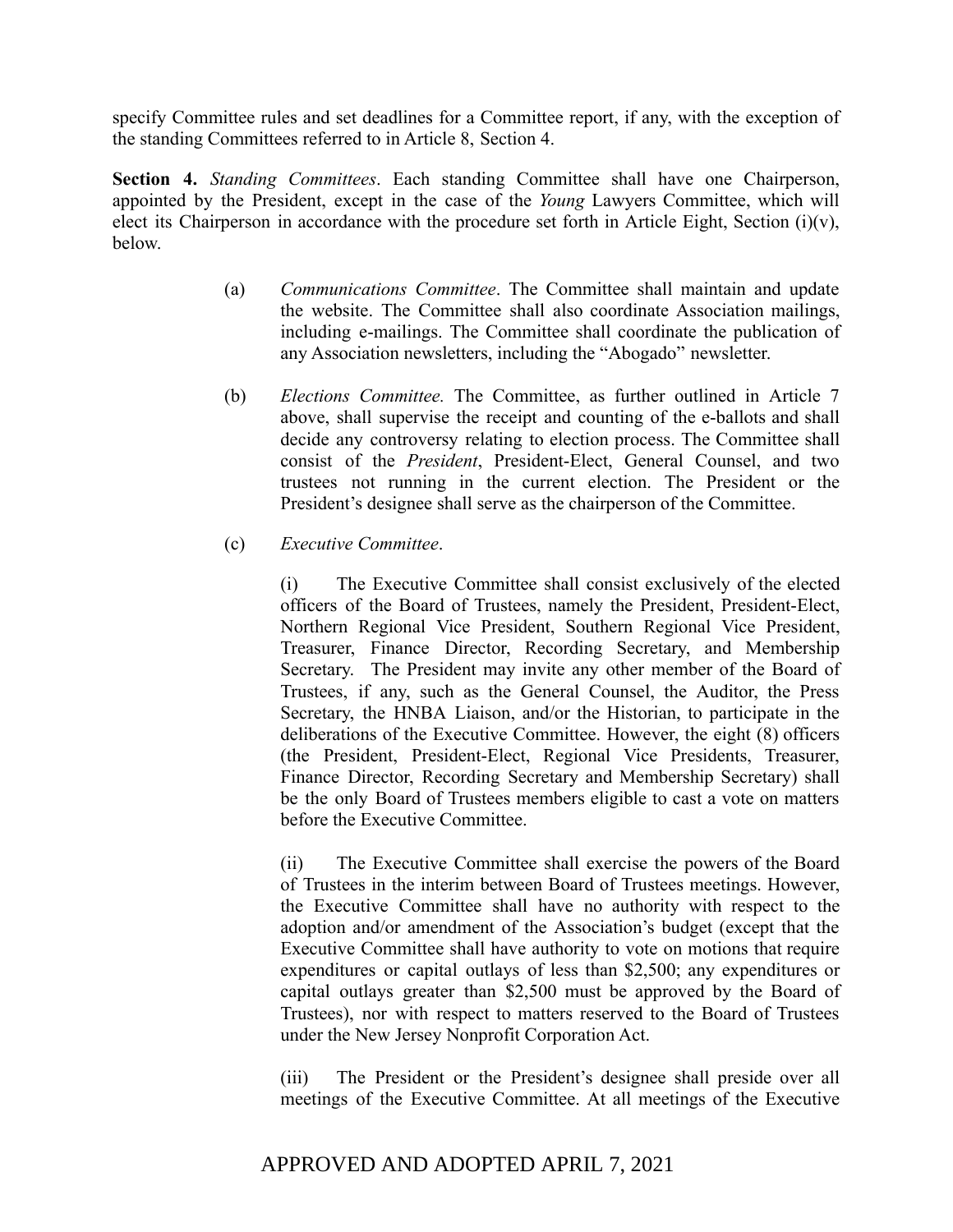Committee a majority of the total number of voting members (i.e., four (4) members) of the Executive Committee shall constitute a quorum for the transaction of business. Actions taken by the Executive Committee may be taken and voted upon by electronic mail (i.e., e-mail).

(iv) In addition, members of the Executive Committee may conduct meetings by telephone conference or similar communications equipment or medium if all participating Executive Committee members can hear each other at the same time. Participation by such means shall constitute presence at such meetings. Further, the Executive Committee may consider and vote on motions, via e-mail, on time sensitive issues that come before the Executive Committee. The Executive Committee shall report actions taken by it to the Board of Trustees at or before the next succeeding meeting of the Board of Trustees.

#### (d) *Finance* and *Operations Committee*.

(i) The Committee shall oversee the Association's financial management. The Committee shall consist of the President, the President-Elect, the Treasurer, and the Finance Director. The Committee shall create a budget for the Association no later than December 1 of each year.

(ii) The budget shall be approved by a majority vote of the Board of Trustees. The Board of Trustees shall approve the budget no later than December 15 and the newly approved budget shall take effect on January 1 (the following year) and remain in effect until December 31 of that year. The Treasurer and the Finance Director shall sit on the Committee, and report to the Committee with respect to the financial standing of the Association. However, the Treasurer and the Finance Director shall serve on the Committee in an advisory capacity only, and shall not serve as Chairperson of the Committee.

- (e) *Fundraising and Development Committee*. At the direction of the President, the Committee shall organize all Association fundraising and sponsorship efforts. The Committee shall organize and coordinate the Association's annual scholarship banquet and dinner dance. The Committee shall *consist* of the President, the President-Elect, the Northern Regional Vice President, the Southern Regional Vice President, the Treasurer and the Finance Director, and such other Trustees or Full Attorney Members as the President may appoint.
- (f) *Judicial and Prosecutorial Appointments Committee*. The Committee shall notify the general membership of *vacancies* for appointed judicial and prosecutorial positions within the state and federal government, which positions may be of interest to Association members. The Committee shall conduct outreach and interviewing of potential candidates for said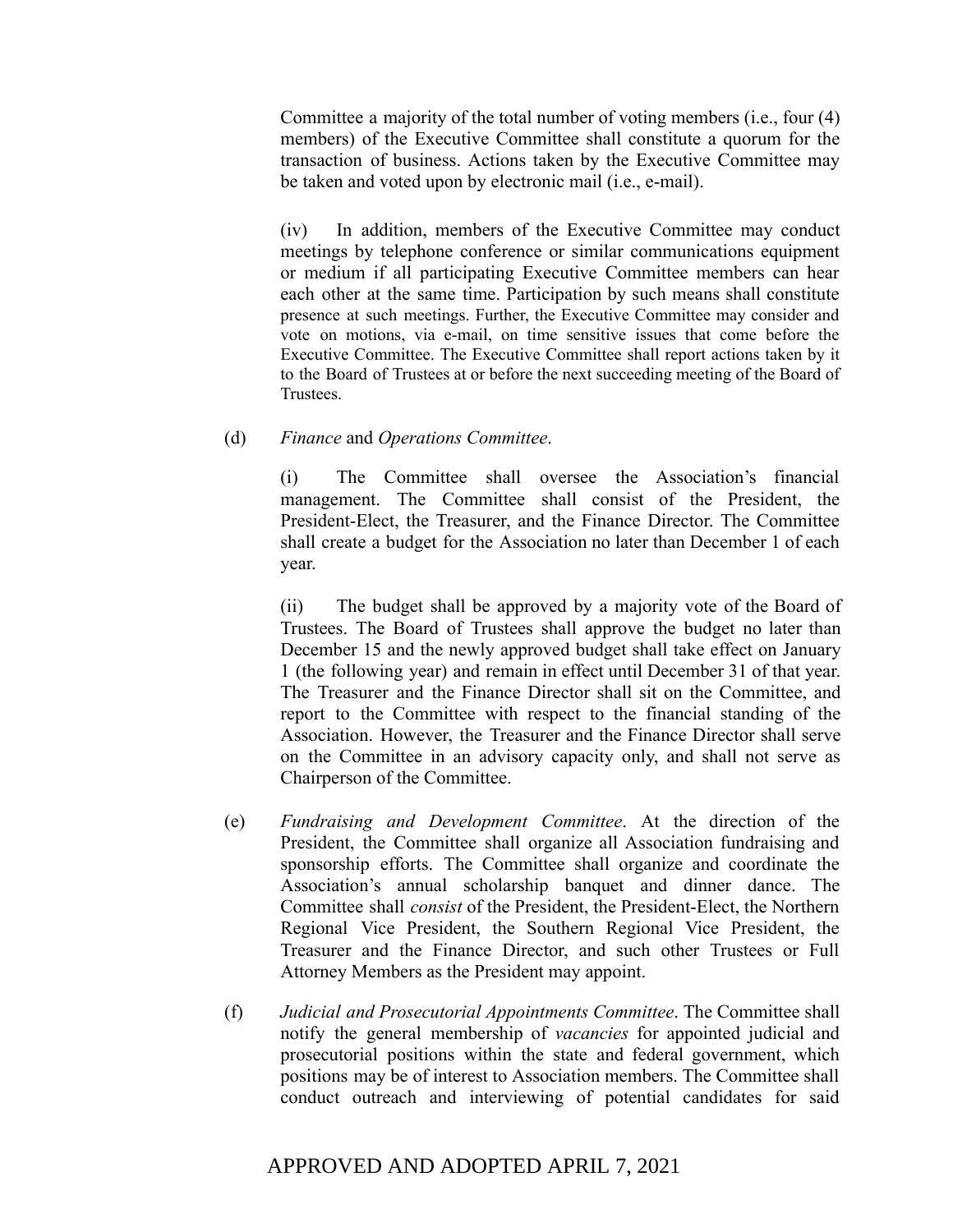positions to determine whether they shall receive the endorsement of the Association. The Committee shall create liaisons with members of the New Jersey State Assembly and Senate and the New Jersey Congressional Delegation. The Committee shall maintain a list of all candidates who have solicited the endorsement of the Association.

- **(g)** *Appointments Committee*. The Committee shall notify the general membership of vacancies on boards and commissions within the State of New Jersey and of positions in the Executive branch of government. The Committee shall conduct outreach and interview and/or otherwise vet potential candidates for these positions who are seeking the endorsement of the Association in support of their candidacy.
- (h) *Public Policy Committee*. The Committee shall research, monitor, and advise the Board of Trustees regarding issues of importance to the Hispanic Community, and manner in which the Association can use the law and its resources to address those issues.
- (i) *Young Lawyers Committee*.

(i) The purpose of the Young Lawyers Committee is to further the goals and mission of the HBA-NJ, and thereby serve the Hispanic community and legal profession, while further serving the interests of its young professional members through mentorship, professional guidance, leadership development, and networking.

(ii) The Young Lawyers Committee shall work toward fostering and cultivating its members' legal careers by: (1) representing young lawyers in the HBA-NJ, (2) advancing high standards of integrity, honor and professionalism, (3) working toward the reform of policies and priorities that affect young lawyers and the legal culture in which they practice, and (4) creating a deliberative forum for the exchange and expression of young lawyers' views and providing a voice to advocate those views.

(iii) The HBA-NJ Young Lawyers Committee shall also support, nurture, and encourage the growth, development, and education of the Hispanic community in New Jersey by engaging in public and community services, reaching out to our Hispanic youth, and pursuing legal and social reform in legislative policies that impact our community.

(iv) Eligibility for membership on the Young Lawyers Committee is restricted to all HBA-NJ members in good standing under 35 years of age or admitted to the practice of law in New Jersey for five (5) years or less.

(v) Two (2) Members of the Young Lawyers Committee shall serve as members of the Board of Trustees as follows: (1) Article 3, Section 4 of these By Laws will reserve one (1) At-large Trustee seat on the Board of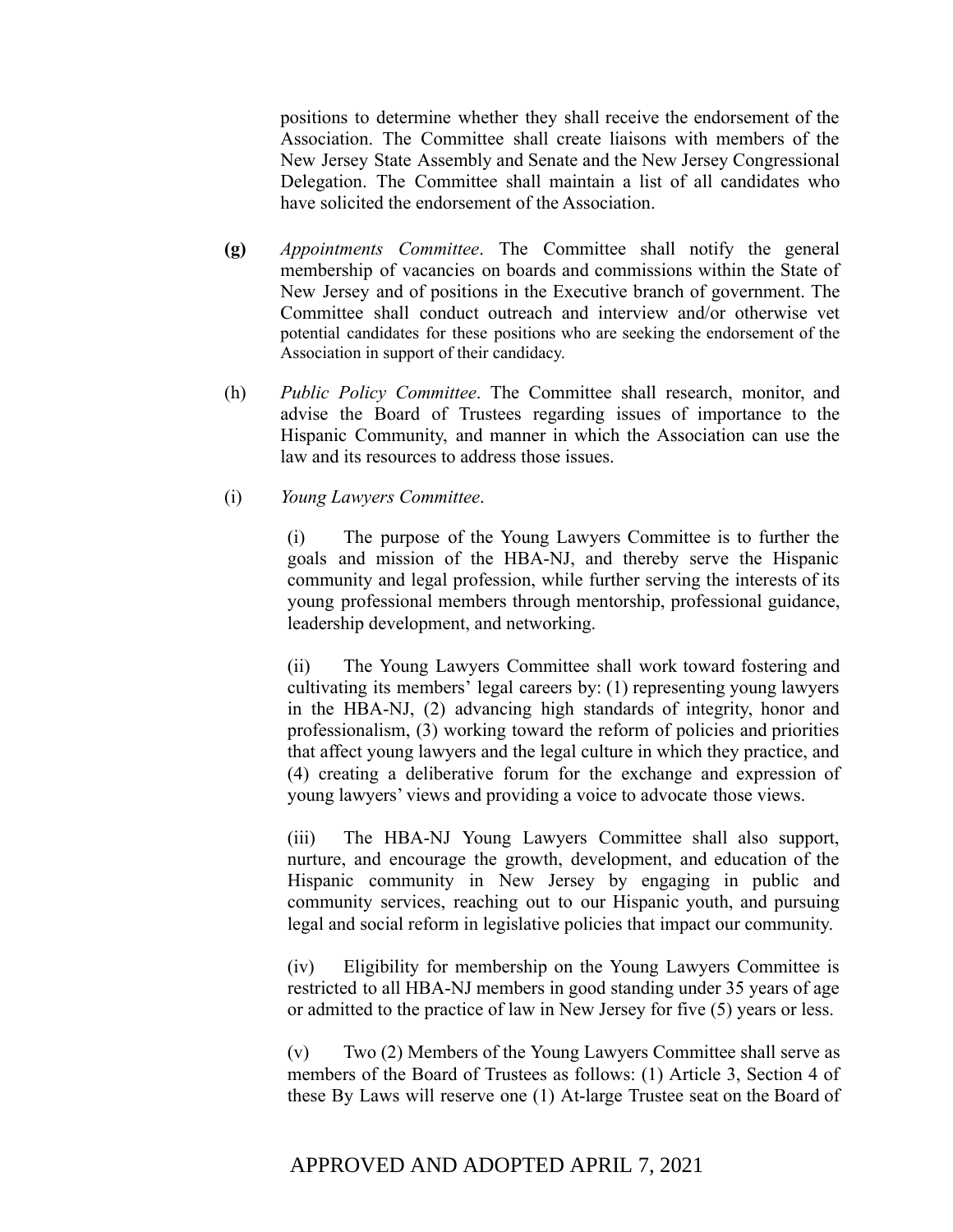Trustees to a member of this Committee to be voted upon by the general membership in elections held for Trustee positions in the normal course; (2) at a meeting of the Young Lawyers Committee open to all members of said Committee and duly convened by thirty (30) days' notice setting forth the time and place of such meeting, to be held no earlier than September 15 and no later than October 15 of every year, the members of said Committee will select a Chairperson of the Young Lawyers Committee, said Chairperson will serve on the Board of Trustees commencing on November 1 of every year as a non-voting member of the Board of Trustees.

(vi) Members of the Young Lawyers Committee selected to the Board of Trustees as set forth herein shall enjoy all the rights and responsibilities of serving on the Board and vacancies that exist, if any, during the course of their terms shall be filled as set by these By Laws for all members of the Board of Trustees.

(j) HNBA Candidate Endorsement Committee.

(i) This Committee shall consist of five (5) members, who shall be appointed by the President. Subject to the limitations set forth in Article 4 Section 3, one of the Regional Vice Presidents shall serve as the Chair of the Committee.

(ii) No person who is seeking an HNBA elected position may serve on the Committee. In the event that the appointed Regional Vice President is seeking an HNBA elected position, the President shall appoint another individual to serve as the Chair of the Committee.

(iii) The President shall also invite the New Jersey Regional President of the HNBA to serve as an *ex officio*, non-voting member of the Committee. However, if the Regional President is running for an elected position within the HNBA, the President may appoint an *ex officio,* non-voting member to serve for the duration of the Regional President's candidacy.

(iv) The Committee shall interview any official candidate seeking elected office on the board of the HNBA who submits their application for endorsement by any method that is specified by the Committee. Upon completion of all interviews, the Committee shall give an endorsement list to the Board of Trustees for consideration and approval. In addition to the professional and civic qualification of each candidate, the Committee shall consider how any given candidate will assist the Association in achieving its mission and/or further the interests of the Association at a national level. Upon approval by the Board of Trustees, the President shall issue the Association's endorsement letter to the Executive Director of the HNBA with copies to the candidates seeking endorsements.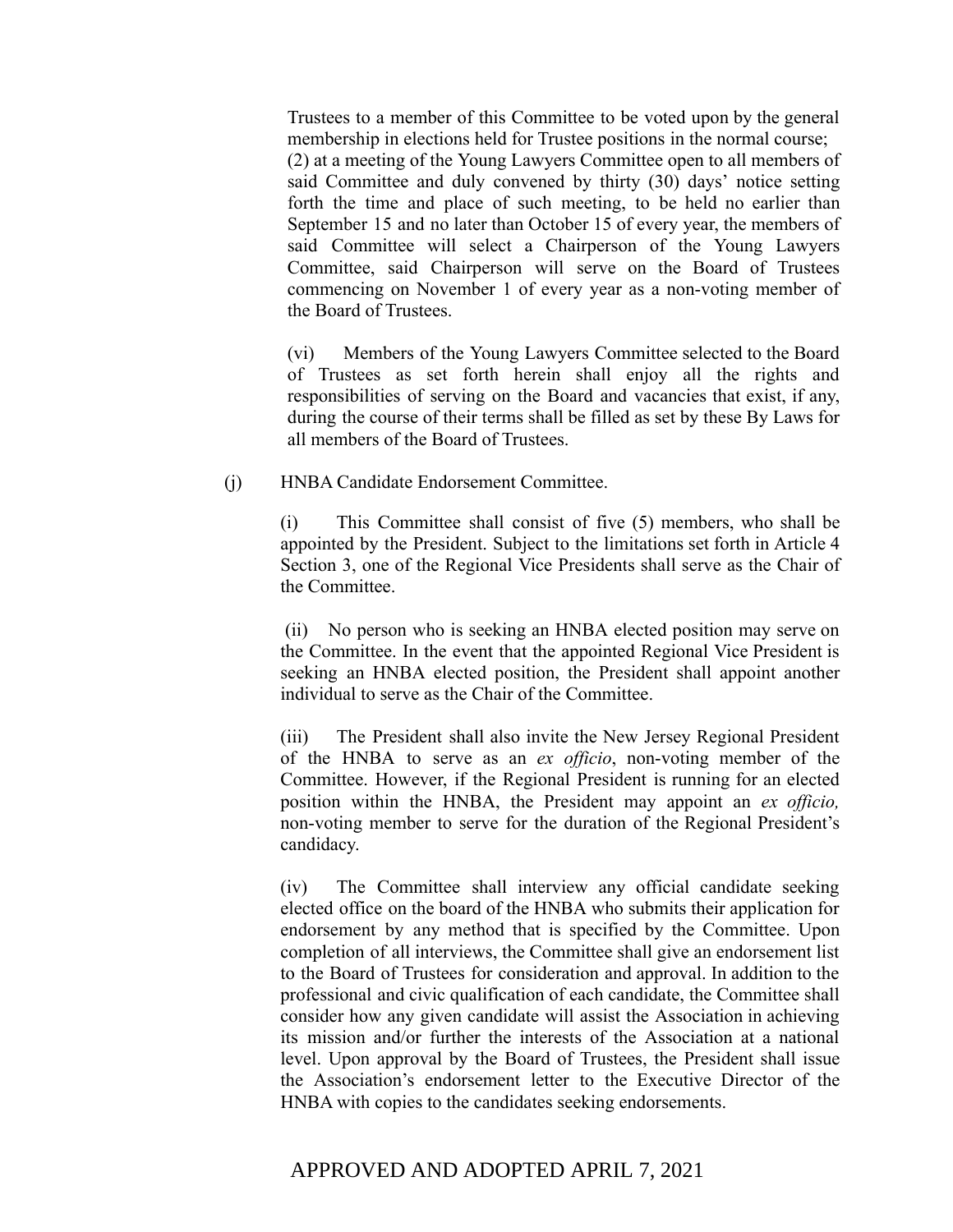(k) President's Advisory Committee.

(i) The President may convene an advisory committee by providing notice to all past presidents of the Association whose whereabouts can be reasonably ascertained. The committee, which shall be Chaired by the President (or his or her designee) shall consist of any and all past presidents of the Association who have consented to participate in the committee (the "President's Advisory Committee").

(ii) The President may call a meeting with the President's Advisory Committee to consult with and/or request advice from the Committee regarding any matter concerning the furtherance of the mission, policies, and/or goals of the Association.

(iii) Any items for consideration at any meeting called pursuant to subsection (ii) above shall be submitted in writing to all members of the Committee at least fifteen (15) days prior to the meeting. Such notice period may be waived by a majority of the Committee.

**Section 5.** *Terms, Removal; Vacancies*. Except as otherwise provided in these By Laws, Committee members appointed by the President and not otherwise appointed pursuant to these By Laws, shall serve at the pleasure of the President.

**Section 6.** *Action by Consent*. Any action required or permitted to be taken at any meeting of any Committee may be taken without a meeting if a written consent to such action is signed by all members of the Committee and such written consent is filed with the minutes of its proceedings.

**Section 7.** *Meetings by Telephone*. The Committees may conduct meetings by telephone conference or similar communications equipment if all participating Committee members can communicate at the same time. Participation by such means shall constitute presence at such meetings.

**Section 8.** *Committee Action (Motions) via Electronic Mail*. Committees may consider and vote on motions, via e-mail, on issues that may arise in between duly constituted Board of Trustees meetings.

**Section 9.** *Committee By Laws.* Committees may adopt their own By Laws as necessary and proper to carry out their functions and purposes. Committee By Laws should be consistent with and not contrary to the Association's By Laws. Any conflict between the Association's By Laws and a Committee's By Laws shall be resolved in favor of the Association's By Laws; in case an issue or dispute arises due to such conflict, the President, in consultation with the General Counsel (if one has been appointed), shall have the sole authority to interpret the By Laws, and the President's interpretation shall be binding and final.

# **ARTICLE NINE Conflict of Interest**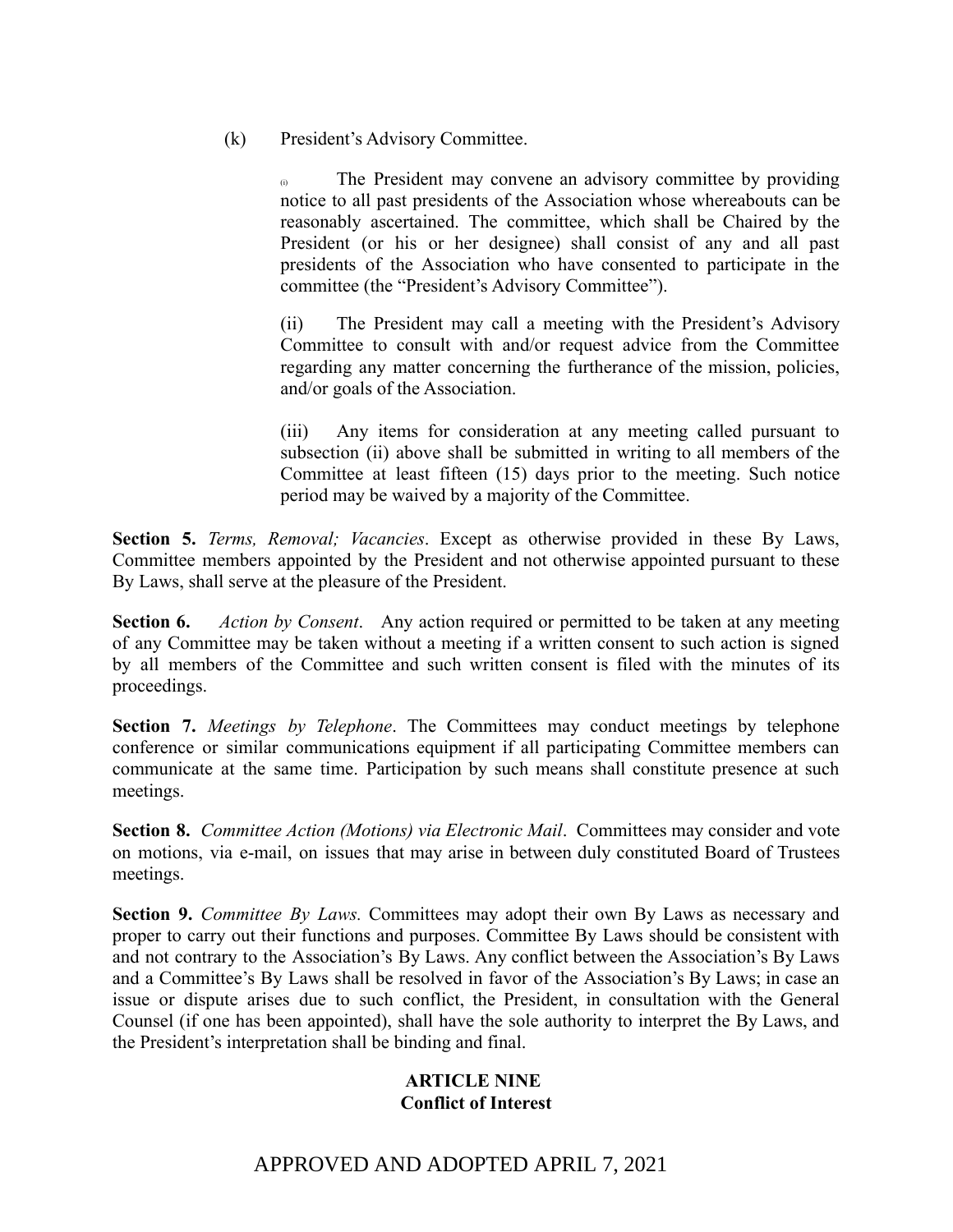All members of the Board of Trustees shall have an ongoing duty during their term of service to disclose any interest, financial or otherwise, in any corporation, organization or partnership that provides professional or other services to the Association. When any matter in which a Board Member has an interest comes before the Board of Trustees or any Committee or subcommittee on which said Board Member serves, said trustee shall immediately disclose that interest to the Board of Trustees or Committee. Whether Board Member has an interest in a matter shall be determined by whether that person: (a) would derive an individual economic benefit, either directly or indirectly, from the decision on the matter by the Board of Trustees or Committee; and/or (b) has a fiduciary relationship that would or may appear to conflict with the trustee's obligations to the Association. No Board Member shall participate in any discussion or vote on any matter in which he or she has an interest.

## **ARTICLE TEN Confidentiality**

All members of the Board of Trustees and Committees shall have an ongoing duty to maintain as confidential the business affairs of the Association, including but not limited to information not in the public domain such as business and financial information, membership lists, personal information concerning candidates for judicial or other government office provided by the candidates or other third parties, any other data and proprietary information belonging to the Association ("Confidential Information"). All members of the Board of Trustees and Committees shall, upon request by the President, execute a separate Non-Disclosure and Confidentiality Agreement governing the protection and handling of such Confidential Information.

# **ARTICLE ELEVEN By Laws Amendments**

Amendments to these By Laws may be made either at any duly-noticed membership meeting or by providing electronic notice to all Full Attorney Members in good standing. No amendment shall be effective unless there is an affirmative vote of two-thirds of either (i) the Full Attorney Members in good standing present at the meeting; or (ii) the Full Attorney Members in good standing who received the electronic notice of the proposed amendment and cast their vote in response to the electronic notice of the proposed amendment. No amendment shall be considered unless (i) a copy thereof was previously delivered to the Board of Trustees; and (ii) notice of the Association's intention to offer such amendment, including the substance of the amendment, shall have been mailed or emailed by the Membership Secretary to all Full Attorney Members in good standing at least thirty (30) days in advance of the meeting or the deadline set for the electronic vote.

## **ARTICLE TWELVE Historical Database**

In order to preserve the history of the HBA-NJ, a database (the "Historical Database") shall be created and maintained using reasonable, appropriate, and cost-efficient measures to secure the confidentiality of the Historical Database and the documents contained therein. The Historical Database shall be available to the President, the Executive Committee, and the Historian.